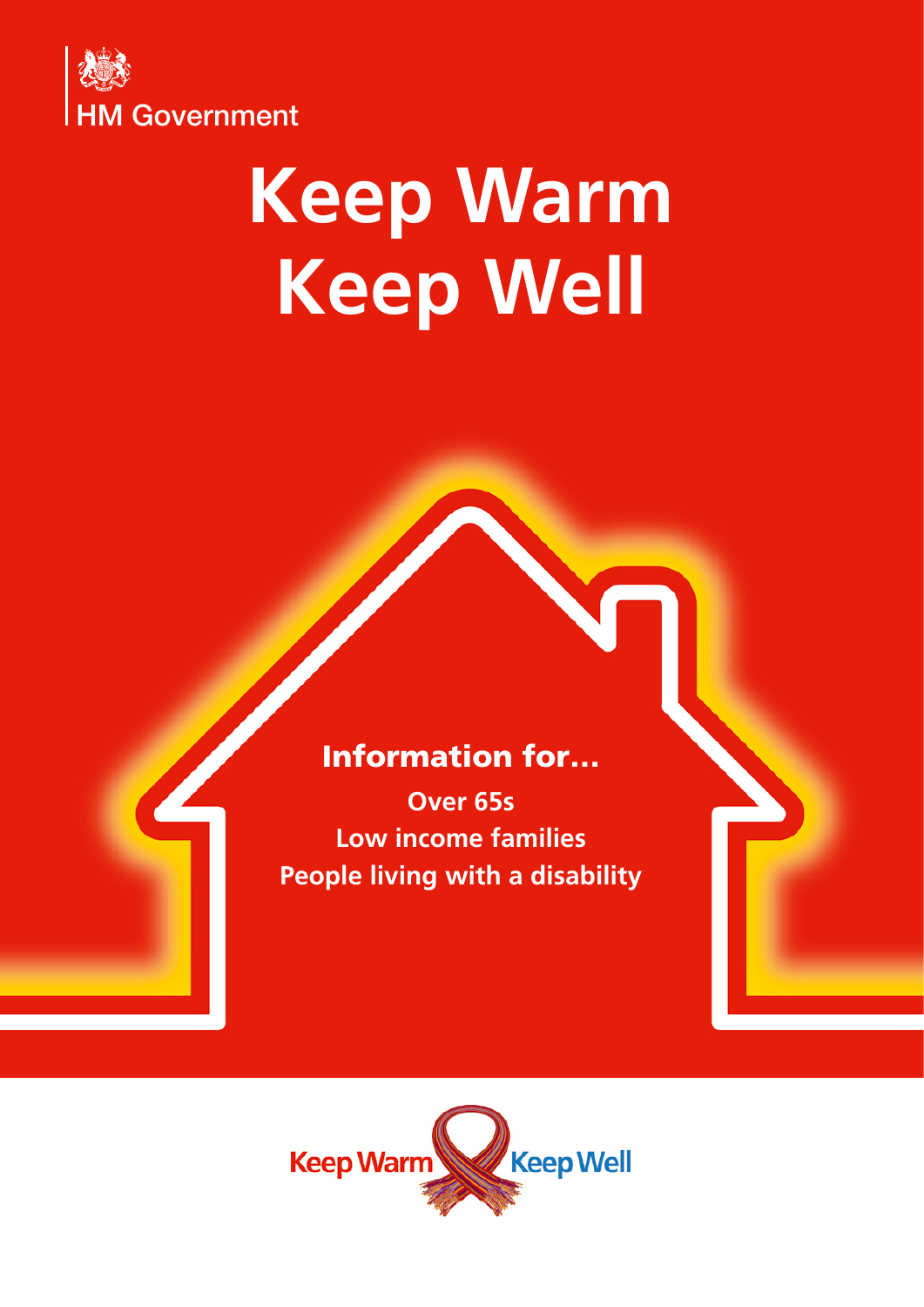# **About this booklet**

This booklet aims to help you maintain good health during winter and take advantage of the financial help and benefits available.

For further information on public health and cold weather, please refer to the **[Cold Weather Plan for](https://www.gov.uk/government/publications/cold-weather-plan-cwp-for-england)  [England](https://www.gov.uk/government/publications/cold-weather-plan-cwp-for-england).**

For further information about winter wellness in Wales, please visit **[Public Health Wales](http://www.wales.nhs.uk/sitesplus/888/page/94622)**.

For further information about winter wellness in Scotland, please visit **[Ready Scotland.](https://www.readyscotland.org/are-you-ready/severe-weather/cold-snow-and-ice/)**

For further information about winter wellness in Northern Ireland, please visit **[NI Direct](https://www.nidirect.gov.uk/articles/taking-care-winter)**.

# **Contents**

| Be prepared for the cold weather 5          |  |
|---------------------------------------------|--|
| Staying healthy this winter 6               |  |
| Living a healthy lifestyle  8               |  |
| Heating your home effectively and safely 10 |  |
| Financial help to heat your home  14        |  |
| Winter Fuel Payment 14                      |  |
| Cold Weather Payment  16                    |  |
| Energy Company Obligation - ECO 18          |  |
| Warm Home Discount scheme  19               |  |
| Other sources of financial support 23       |  |
|                                             |  |

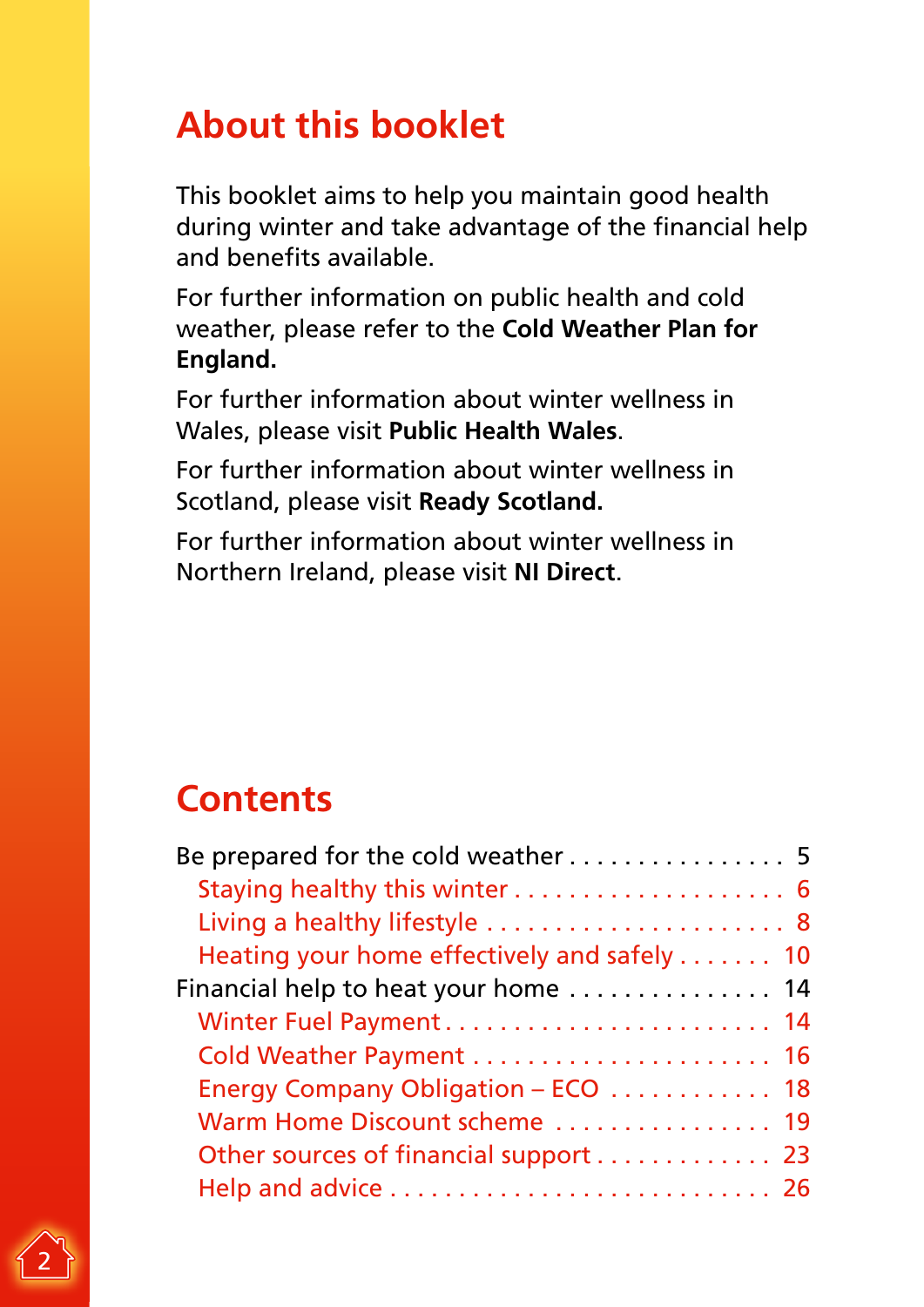#### **Your top tips for keeping warm and well:**

**1 Keep warm** Heat your home to at least 18°C (65°F). Keep your bedroom window closed on a winter's night. Breathing in cold air can increase the risk of chest infections.

**2 Get financial support** There are grants, benefits and sources of advice available to make your home more energy efficient, improve your heating or help with bills.

- **3 Look after yourself**<br> **3** Get your free flu jab if you are aged 65 or over, have an underlying health condition, live in a residential or nursing home, or are the main carer for an older or disabled person. Some children are also eligible. The NHS website provides information about flu vaccination. Visit **[www.nhs.uk/fluvaccine](http://www.nhs.uk/fluvaccine)** to learn more.
	- Don't delay in getting treatment for minor winter ailments like colds or sore throats. Visit your local pharmacist for advice on treatment before it gets worse so you can recover quicker.
	- Layer your clothing whether you are indoors or outside. Wrap a scarf around your mouth to protect your lungs from the cold air.
	- Wear shoes with a good grip if you need to go outside.
	- When you're indoors, try not to sit still for more than an hour or so. Get up, stretch your legs and make yourself a warm drink.

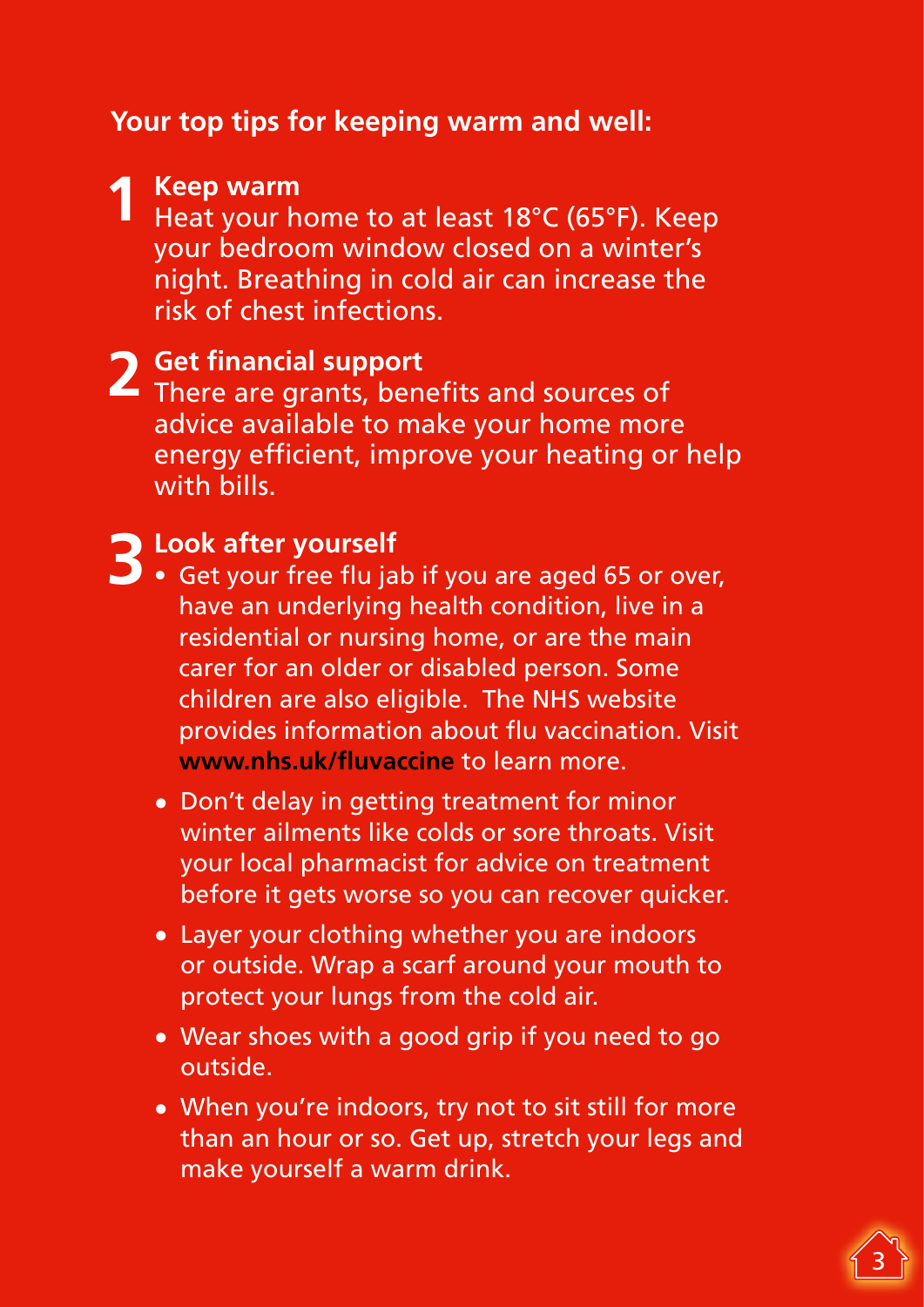- Have your heating and cooking appliances checked by a Gas Safe registered engineer to make sure they are operating safely.
- Contact your water and power suppliers to see if you can be on the Priority Services Register.
- For more winter wellness tips visit **the [NHS](https://www.nhs.uk/live-well/healthy-body/keep-warm-keep-well/)  [website](https://www.nhs.uk/live-well/healthy-body/keep-warm-keep-well/)**

- **4 Check on others** Parents of children over the age of 6 months with a long-term health condition, aged two or three years old or in primary school, speak to a GP or pharmacist about your child having a free flu jab.
- Check on older neighbours or relatives to make sure they're safe and well. Make sure they're warm enough, especially at night, and have stocks of food and medicines so they don't need to go out during very cold weather.
- If you're worried about an older person, contact a family member, the local council or ring the Age UK helpline on 0800 055 6112.



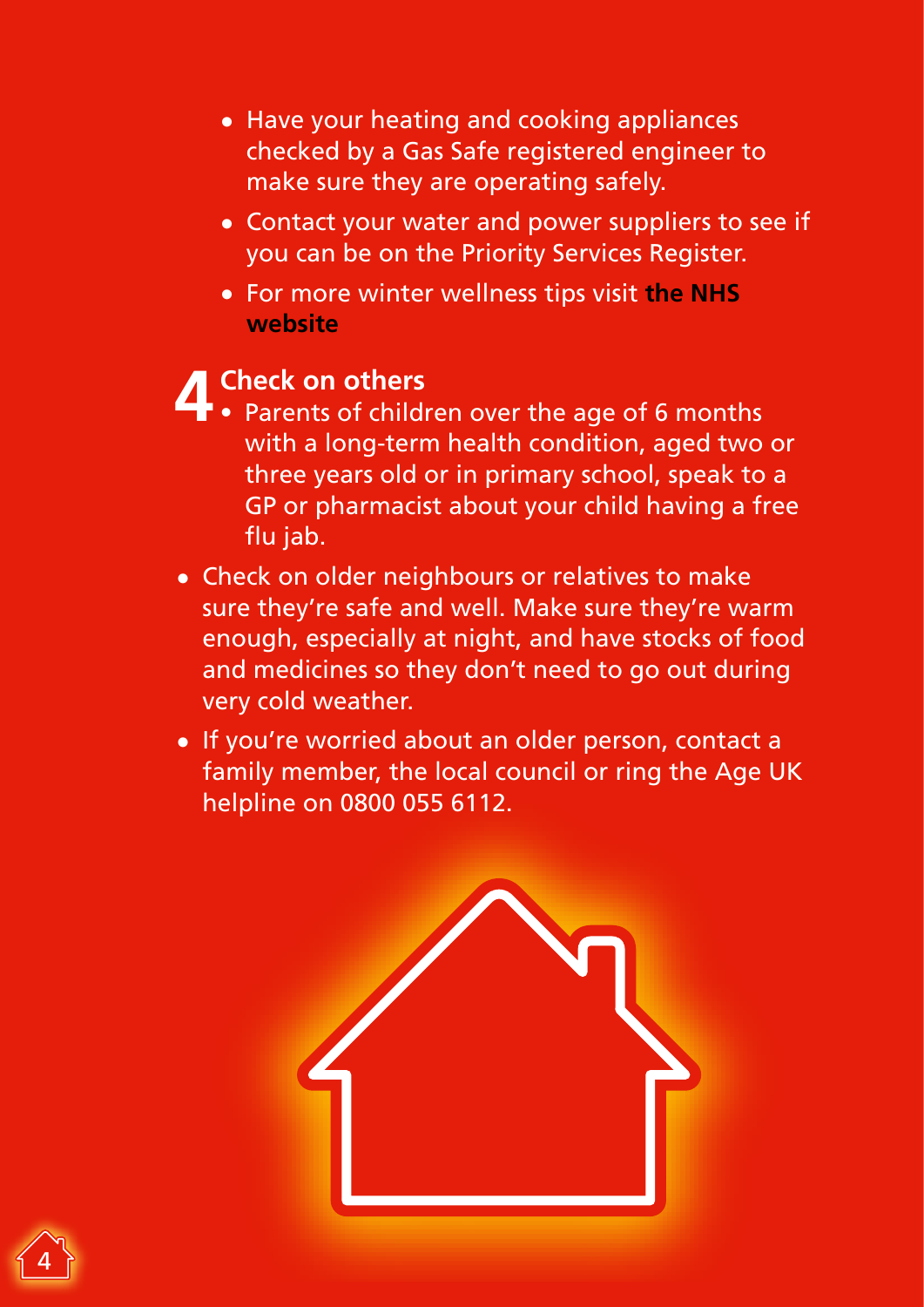# <span id="page-4-0"></span>**Be prepared for the cold weather**

Although winter weather and snow can be fun, it is also associated with an increase in illnesses and injuries. Cold and wintry conditions can cause severe illness and, in the worst cases, people can die. The cold weather, combined with low levels of sunlight after the clocks go back, means that many of us can feel in poor health. However, with some simple precautions, most people can be prepared and prevent much of the misery often associated with winter weather.

Severe cold snaps can have dramatic effects on everyday life, especially for those people who are already vulnerable because of their age, illness or disability.

The Met Office provides weather forecasts on radio and TV, and tuning in to these bulletins regularly can help you keep up to date. Severe weather warnings are also issued on the **[Met Office](https://www.metoffice.gov.uk/)** website, through the Met Office Twitter feed (**[www.twitter.com/metoffice](http://www.twitter.com/metoffice)**) or via the Met office app **(https://www.metoffice.gov. uk/about-us/what/met-office-weather-app)**.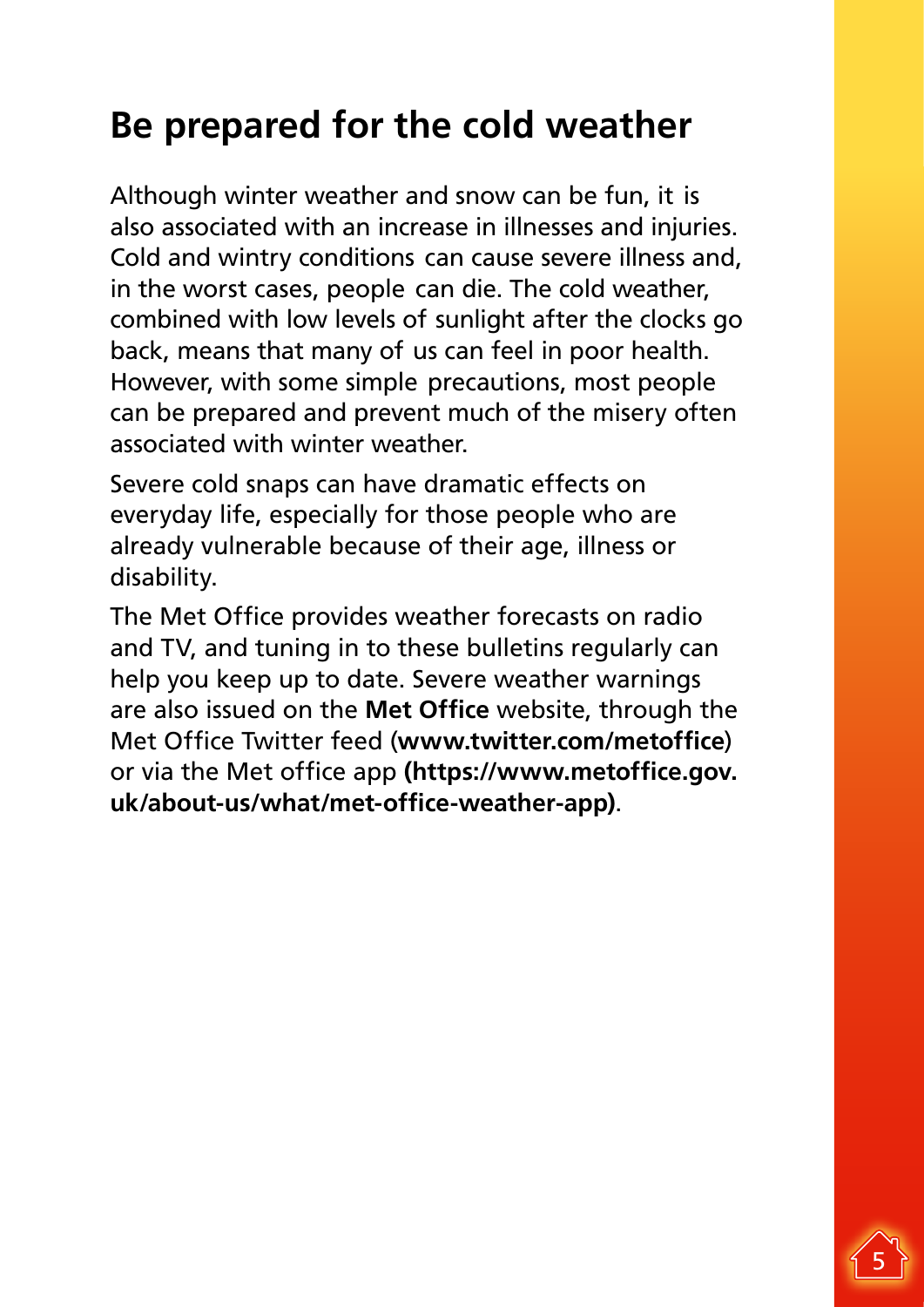### <span id="page-5-0"></span>**Staying healthy this winter**

We're all likely to feel the chill in winter, but cold weather can lead to very serious health problems, such as heart attacks, strokes or pneumonia, and sometimes the cold weather can even kill – especially if you have a long-term health condition or are 65 or over. There are several things that you can do to help yourself stay healthy in winter.

#### **Get a free flu jab**

Not only is flu unpleasant, but it can also cause serious illnesses, such as pneumonia or bronchitis – in the worst cases it can result in a stay in hospital, or even death. You are more at risk if you have a long-term health condition, are older, or are pregnant.

Contact your GP or pharmacist if you think you, or someone you care for, might qualify for a free flu jab.

Free flu vaccinations are available in England for those who:

- are aged 65 or older
- are aged two or three years old (on 31 August of current flu season)
- are in primary school
- are pregnant
- are aged six months to 64 years old and
	- have a long-term health condition such as chronic heart, lung, neurological, liver or kidney disease or diabetes
	- have a weakened immune system due to disease or treatments that suppress the immune system such as chemotherapy
	- have had a stroke or transient ischaemic attack (TIA)
	- are seriously overweight (BMI of 40 and above)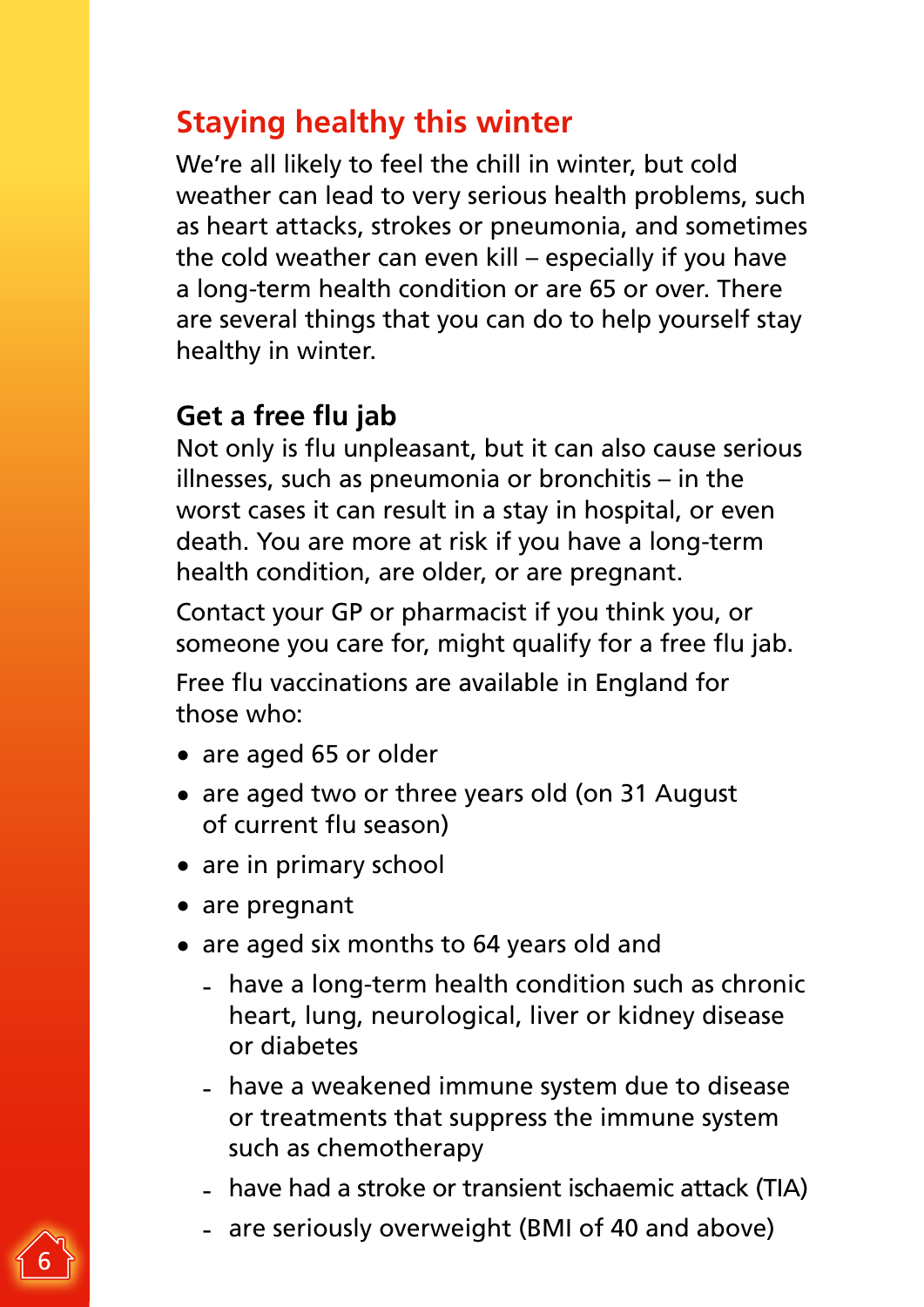- are living in a long-stay residential care home or nursing home
- are the main carer for an elderly or disabled person whose welfare may be at risk if you fall ill

If you live in Scotland you can visit the **[Immunisation](https://www.nhsinform.scot/healthy-living/immunisation) [Scotland](https://www.nhsinform.scot/healthy-living/immunisation)** website for more information. There are different arrangements in place for the child flu programme in Scotland, please check the website for more information.

If you live in Northern Ireland you can visit the **[Flu](https://www.nidirect.gov.uk/articles/flu-vaccination)  [Aware NI](https://www.nidirect.gov.uk/articles/flu-vaccination)** website for more information.

If you live in Wales you can visit **[NHS Direct Wales](http://www.nhsdirect.wales.nhs.uk/doityourself/vaccinations/flujab/)** for more information.

There are different arrangements in place for the child flu programme in Wales. Please visit **[NHS Direct Wales](http://www.wales.nhs.uk/sitesplus/888/page/96860)** for further details.

#### **Avoid catching colds or flu**

Colds and flu spread very easily. Young children in particular can be at risk of becoming unwell, as their immune systems are still developing. It's worth following these simple and obvious hygiene measures to reduce the risk of catching and spreading infections.

- Always cover your nose and mouth with a tissue when you cough or sneeze, and encourage visitors and relatives to do the same.
- Throw away used tissues as soon as possible.
- Wash your hands regularly with soap and water, and use a hand sanitiser gel when you're out and about.
- Stock up on over-the-counter cough and cold remedies.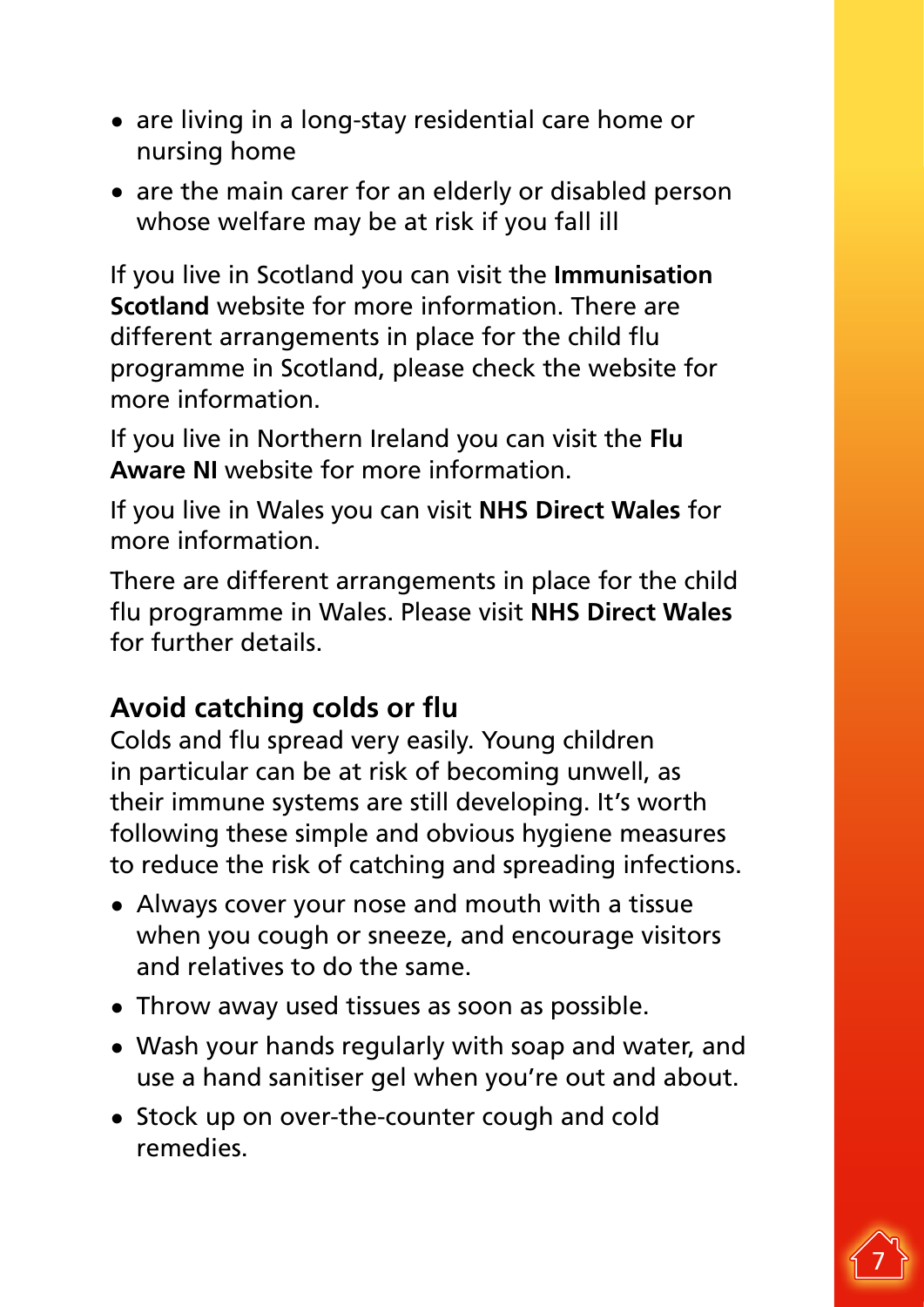### <span id="page-7-0"></span>**Living a healthy lifestyle**

You probably know that keeping yourself as fit and healthy as you can is important all year round, but your lifestyle can make even more of a difference when it comes to keeping well in winter.

#### **Eat well**

Eating regular meals will help keep your energy levels up during winter.

- Hot meals and drinks help keep you warm, so eat at least one hot meal a day and have plenty of hot drinks.
- Plan your meals and keep your diet as varied as possible. Aim to include your daily five portions of fruit and veg. Remember that tinned and frozen fruit and vegetables count towards your five a day.
- Stock up on tinned and frozen foods, so that you don't have to go out too much when it's cold or icy.

Parents of children under four and women who are at least 10 weeks pregnant and are on certain benefits may be eligible for free weekly Healthy Start vouchers. The vouchers can be swapped for milk, fresh and frozen fruit and vegetables, infant formula milk and vitamins. To find out if you qualify and for more tips and advice on healthy eating visit **[www.healthystart.](https://www.healthystart.nhs.uk/) [nhs.uk](https://www.healthystart.nhs.uk/)** or call the Healthy Start Issuing Unit on **0345 607 6823**.

You also qualify if you are under 18 and pregnant, even if you don't receive benefits or tax credits.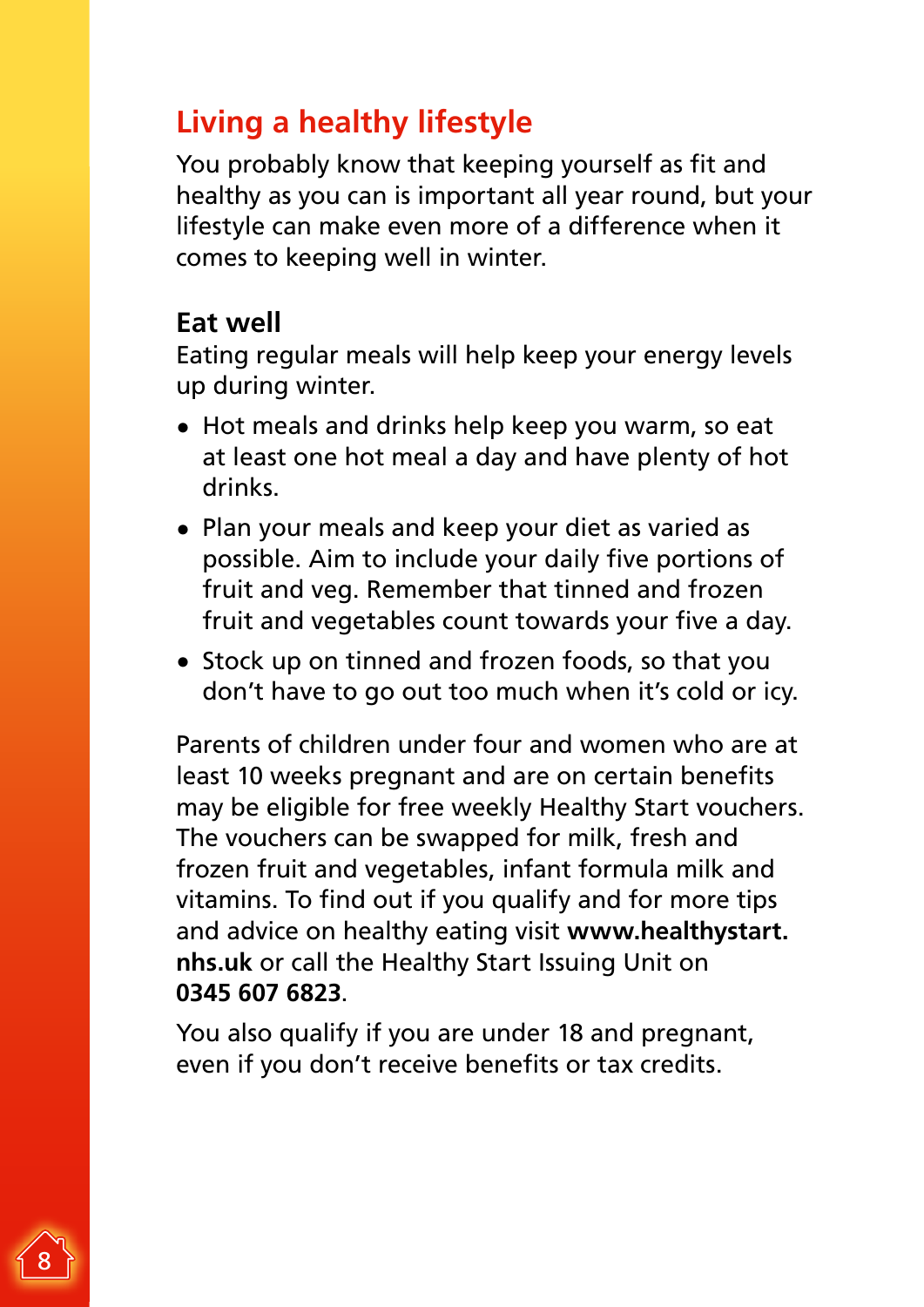#### **Stay active**

We all know that exercise is good for your overall health – and it can keep you warm in winter. If you can stay active, even moderate exercise can bring health benefits.

- If possible, try to move around at least once an hour. Remember to speak to your GP before starting any exercise plan.
- Keeping active generates heat and helps keep you warm. When you're indoors, try not to sit still for more than an hour. Get up and walk around, make yourself a warm drink and spread any chores throughout the day.
- Chair-based exercises and simply moving your arms and legs and wiggling your toes are helpful if walking is difficult.

#### **Dress for the weather**

- Wear lots of thin layers clothes made from cotton, wool or fleecy fibres are particularly good and help to maintain body heat.
- Wear shoes with a good grip to prevent slips and falls when walking outside. Always take a mobile phone with you when outside.
- A hat is especially effective for keeping warm outdoors.

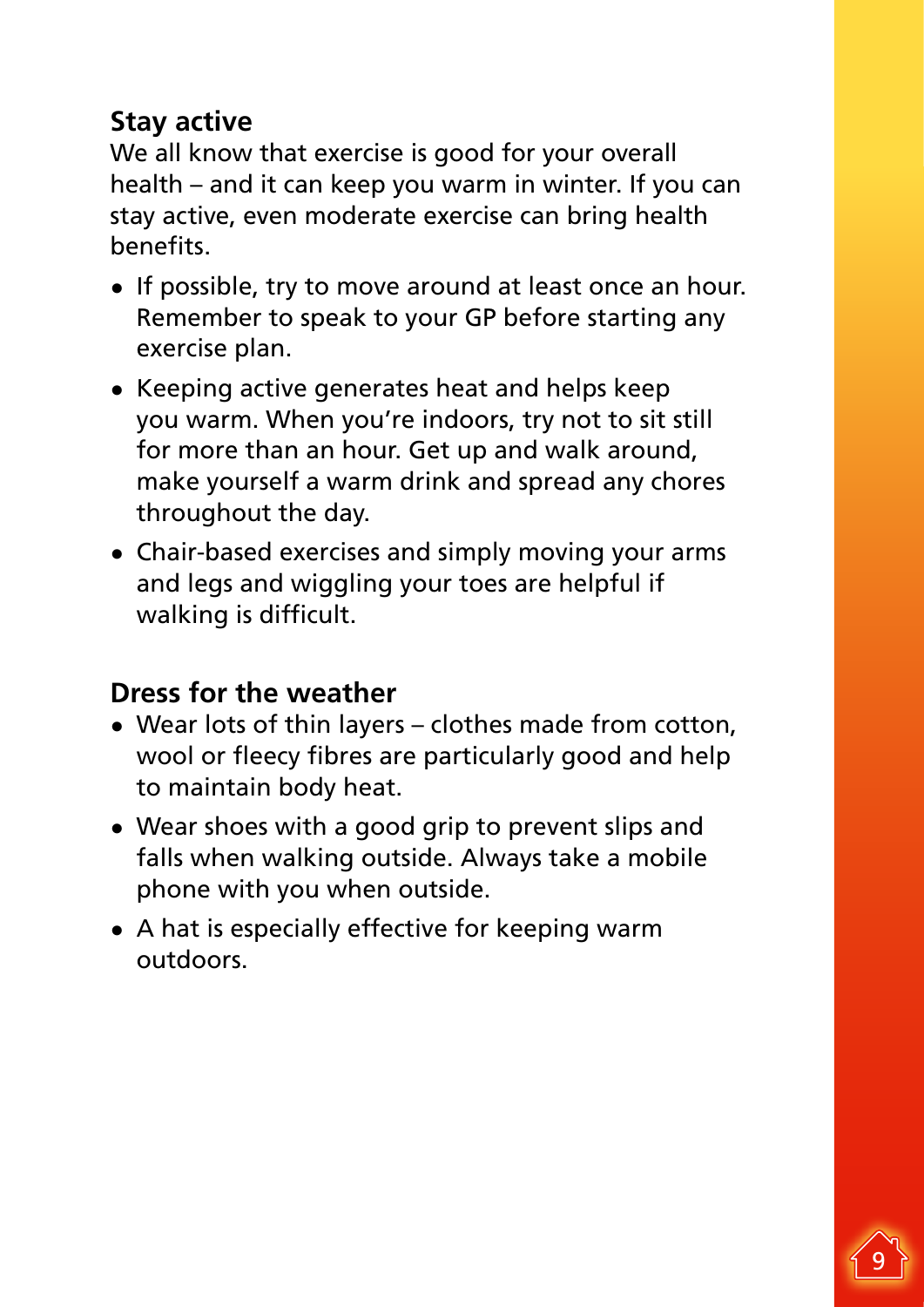# <span id="page-9-0"></span>**Heating your home effectively and safely**

Some of these heating tips may seem obvious, but they can make a big difference when it comes to protecting your health and reducing your fuel bills.

- Heating your home to at least 18ºC (65°F) in winter is particularly important if you have reduced mobility, are 65 and over, or have a health condition, such as heart or lung disease.
- If you are under the age of 65, active and wearing appropriate clothing, you may wish to heat your home to a temperature at which you are comfortable, even if it is slightly lower than 18ºC (65°F).
- To reduce the risk of sudden infant death syndrome, rooms in which infants sleep should be **[heated to](http://www.lullabytrust.org.uk/roomtemperature) [between 16 – 20°C](http://www.lullabytrust.org.uk/roomtemperature)**

Set your heating to come on just before you get up and switch off after you've gone to bed. If it is very cold, set your heating to come on earlier and turn off later rather than turning the thermostat up.

- Heat your home as best you can but if you can't heat all the rooms you use, heat the living room during the day and your bedroom just before you go to sleep.
- Remember to close curtains at dusk and shut doors to keep heat in the rooms you use most.
- Heating your home safely is really important. Remember to get your heating system checked regularly by qualified professionals, and keep your home well ventilated. Please remember to keep the trickle vents open (the small opening in your window frame) to ensure that your home is adequately ventilated.

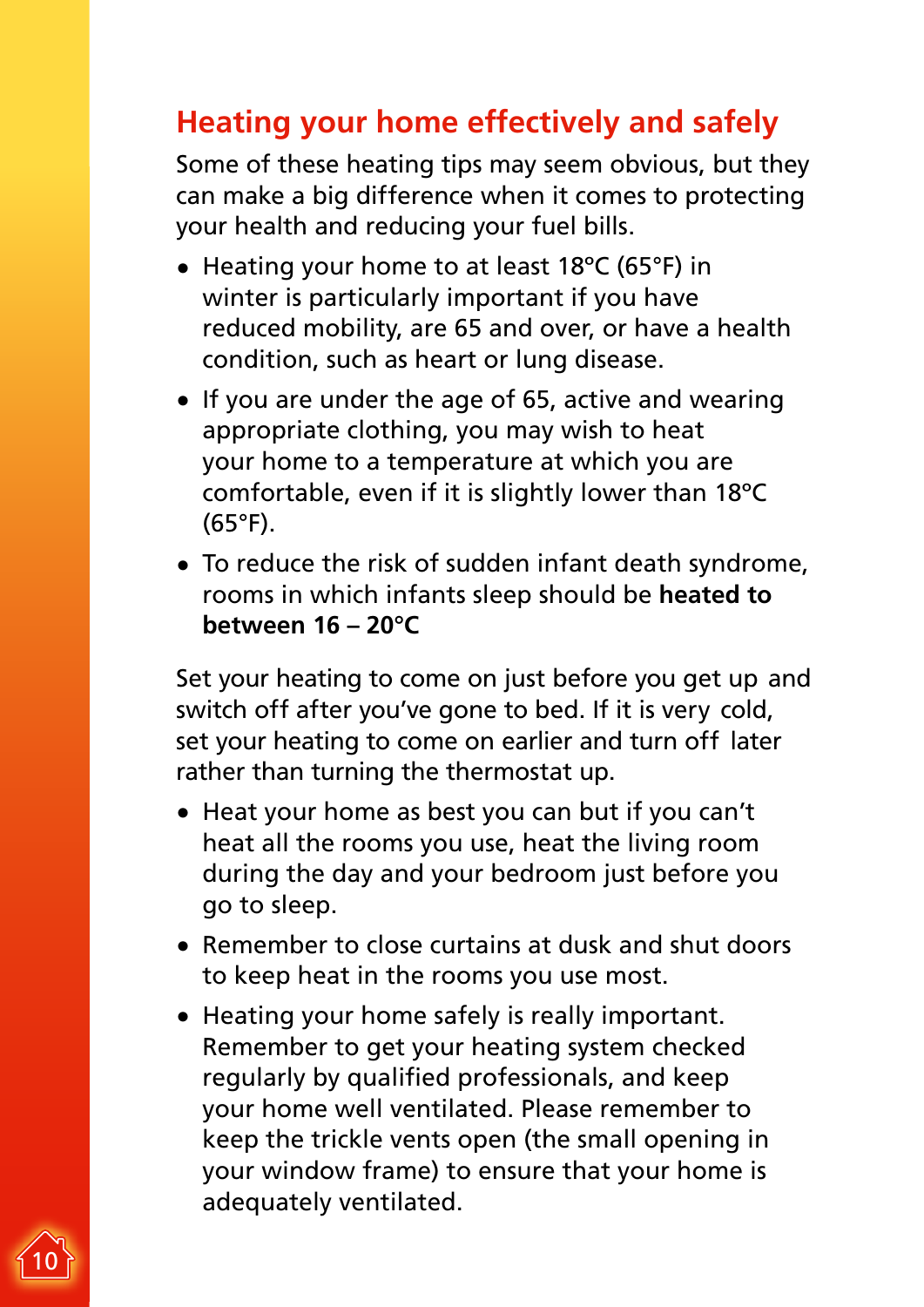- If you have open fires, make sure they are properly ventilated. Use safety guards and don't hang your washing near the open flames. If you use a fire to heat your bedroom, avoid using it at night and use an alternative safe heating method.
- Use your electric blanket as instructed and get it tested every three years. Remember never to use an electric blanket and a hot water bottle together.
- Do not use a gas cooker or oven to heat your home – it is inefficient and there is a risk of carbon monoxide poisoning.
- If you are not connected to gas or electricity mains, and use a heating oil, LPG or wood products as the main heating source, make sure that you have a sufficient supply to avoid running out in winter. You might be interested in joining an oil club to save money. These are groups of people, mainly in rural areas, who combine their orders for domestic heating oil.
- For information about oil buying clubs in your area, or call their Freephone on **0800 142 2865**.

#### **Keeping the heat in**

Insulating your home not only helps to keep you warm and healthy, but it can also help to keep your heating costs down.

- Fit draught proofing to seal any gaps around windows and doors.
- Make sure that your loft has at least 10–11 inches (270mm) of insulation. Any home with 4 inches (100mm) or less should have it topped up.
- If you have wall cavities, make sure that they are insulated too.

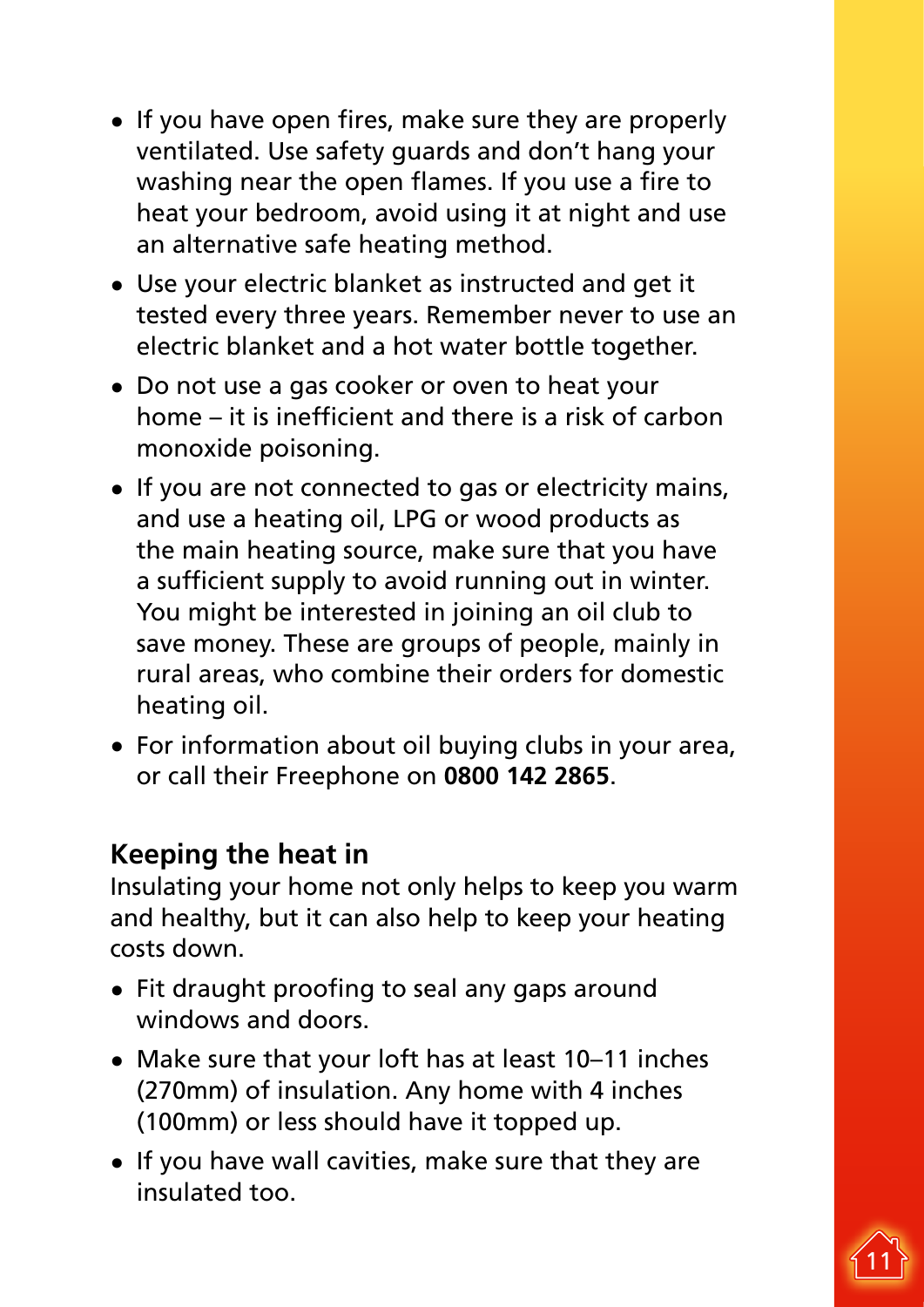- Insulate your hot water cylinder and pipes.
- Draw your curtains at dusk to help keep the heat generated inside your rooms.
- Make sure that your radiators are not obstructed by curtains or furniture.

The **[Simple Energy Advice](https://www.simpleenergyadvice.org.uk)** line is always available to help with energy efficiency advice: **0800 444202**.

For free and impartial advice in Scotland, including support on making your home warmer and cheaper to heat, contact **[Home Energy Scotland](http://www.energysavingtrust.org.uk/scotland/home-energy-scotland)** on **0808 808 2282**.

If you live in Northern Ireland, free and impartial advice is available from **[Bryson Energy](http://www.brysonenergy.org/what-we-do)** or you can call their Freephone number on **0800 142 2865**.

For heating advice in Wales people can contact Nest on **0808 808 2244** or visit the **[Nest](https://nest.gov.wales/en/)** website. Nest is a Welsh Government scheme which aims to make the least energy efficient homes in Wales warmer and cosier.

#### **Carbon monoxide poisoning**

Incorrectly installed, poorly maintained or poorly ventilated cooking and heating appliances which burn carbon-containing fuels can give off carbon monoxide – a poisonous gas which you can't see, smell or taste, but which causes approximately 25 accidental deaths per year in England and Wales. Low levels of carbon monoxide can cause serious harm to your health, if breathed in over a long time.

• You should have cooking and heating appliances, that burn carbon-containing fuels (such as gas, coal, charcoal, oil and wood), as well as flues and chimneys, serviced at least once a year, only by a **[Gas](https://www.gassaferegister.co.uk/find-an-engineer/)  [Safe registered engineer](https://www.gassaferegister.co.uk/find-an-engineer/)**.

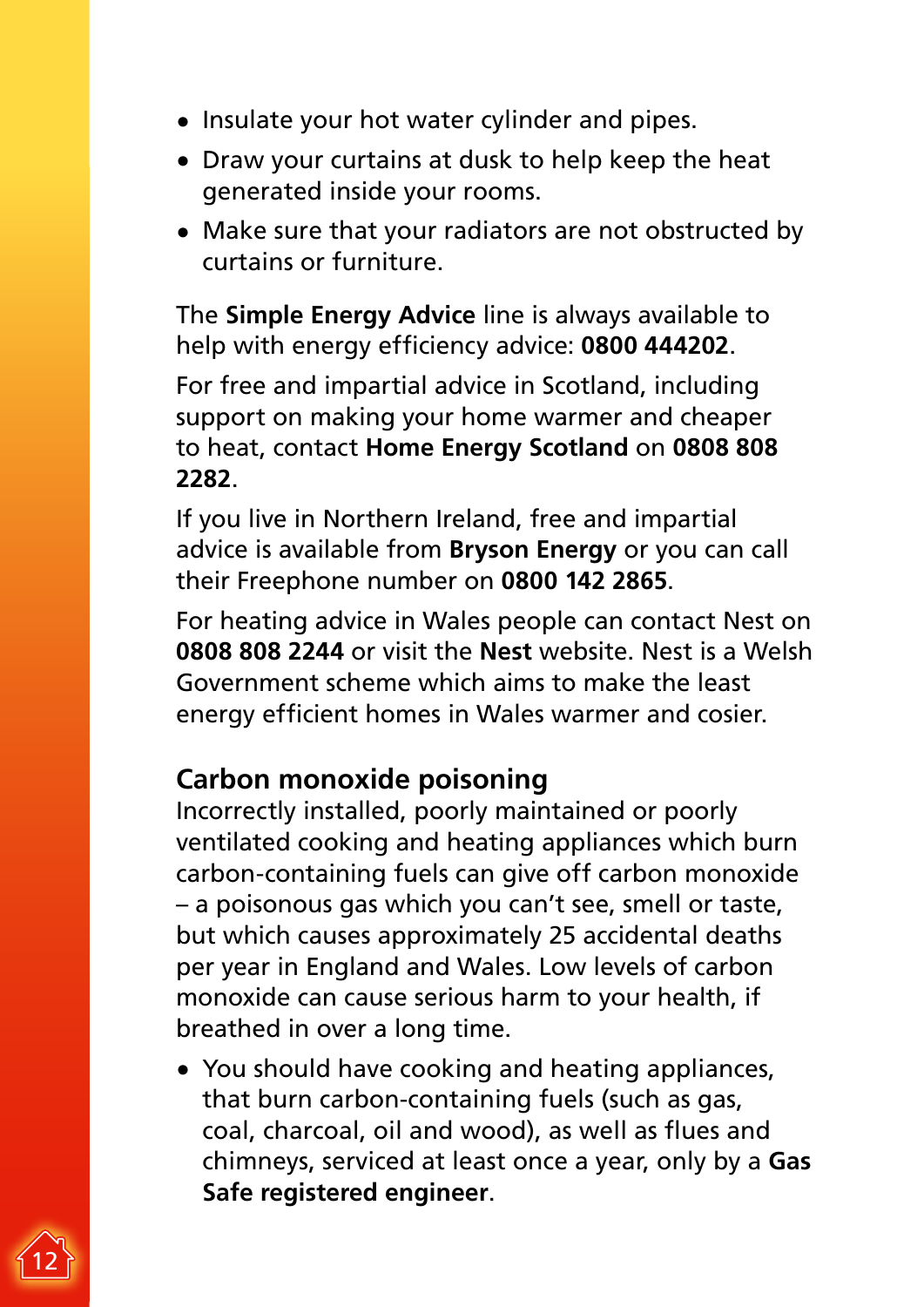- You may need to remind your landlord that they are legally obliged to have an annual gas safety check completed in the property – please remember to ask for a copy of the certificate.
- Don't block flues or chimneys, even if they are draughty, because these allow carbon monoxide to escape.
- Fit an audible carbon monoxide alarm that meets European Standard EN50291 in any room that contains a gas fuel burning appliance, like a boiler or gas fire, or a solid fuel burning appliance. Test the alarm regularly to ensure that it is working, as effectively as possible.
- According to the Smoke and Carbon Monoxide Alarm (England) Regulations 2015, the landlord has the duty to install a smoke alarm on each storey of your home and a carbon monoxide alarm in any room that contains a solid fuel burning combustion appliance.
- Follow all instructions for the appliance, keeping rooms well ventilated and stop using an appliance if you think it may be giving off carbon monoxide gas.
- The symptoms of exposure to low levels of carbon monoxide can be similar to those of food poisoning, viral infections and flu; for example repeated or severe headaches, dizziness, nausea (feeling sick) and vomiting, stomach pain or tiredness and confusion. But unlike flu, carbon monoxide poisoning doesn't cause a high temperature (fever). If you think you might have carbon monoxide poisoning, see your GP immediately.

To find out more about carbon monoxide safety, visit the Health and Safety Executive (HSE) website (**[www.](http://www.hse.gov.uk/gas/domestic) [hse.gov.uk/gas/domestic](http://www.hse.gov.uk/gas/domestic)**) or call the Gas Safety Advice

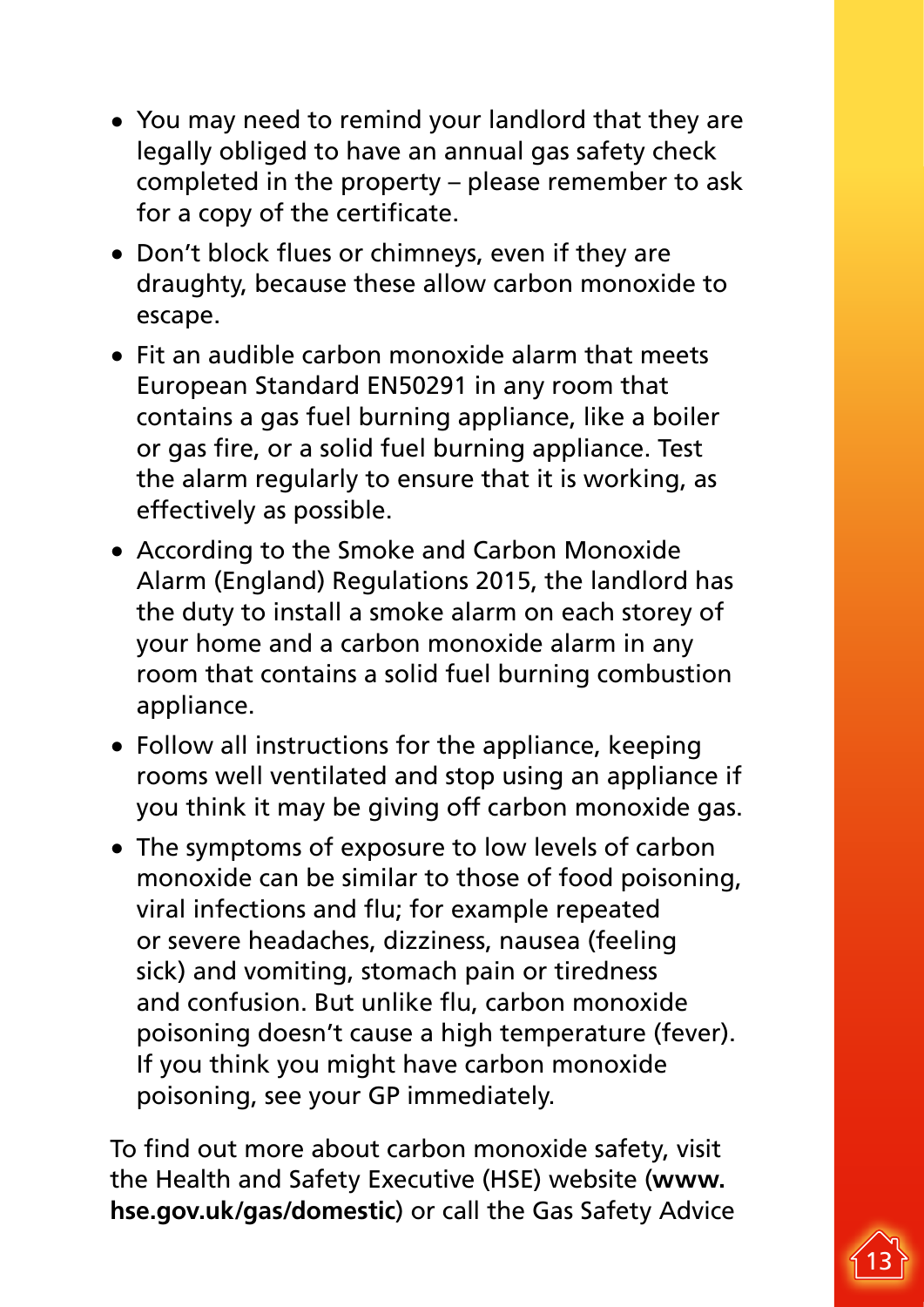<span id="page-13-0"></span>Line on **0800 300 363** (9am–5.30pm Mon–Thurs and 9am–5pm Fri).

To find a [Gas Safe registered engineer](https://www.gassaferegister.co.uk/find-an-engineer/) in your area or go to **[www.gassaferegister.co.uk/find-an-engineer/](http://www.gassaferegister.co.uk/find-an-engineer/)**.

If you use solid fuel to heat your home, you can find a **[HETAS \(Heating Equipment Testing and Approval](https://www.hetas.co.uk/)  [Scheme\)](https://www.hetas.co.uk/)** registered engineer by calling **0845 6345626**

For oil and biofuel appliances, registered technicians can be found at **[OFTEC \(Oil Firing Technical](https://www.oftec.org.uk/)  [Association\)](https://www.oftec.org.uk/)** at **01473 626 298**.

For general health advice and information about carbon monoxide poisoning visit **the [NHS w](http://www.nhs.uk/conditions/carbon-monoxide-poisoning)ebsite**.

Advice and guidance on carbon monoxide (CO), and the prevention, diagnosis and treatment of CO poisoning can be downloaded from the gov.uk CO collection:

**[www.gov.uk/government/collections/carbon](https://www.gov.uk/government/collections/carbon-monoxide-co)[monoxide-co](https://www.gov.uk/government/collections/carbon-monoxide-co)**

# **Financial help to heat your home**

There are grants, benefits and sources of advice available to make your home more energy efficient, improve your heating or help with bills. It's worthwhile claiming what you are entitled to.

The **[Simple Energy Advice](https://www.simpleenergyadvice.org.uk)** line is always available to help with energy efficiency advice: **0800 444202**

### **Winter Fuel Payment**

This is a tax-free benefit to help pay for heating during winter. You could be eligible if you have reached the qualifying age and you normally live in Great Britain.

For winter 2019/20 people born on or before 5 April 1954 will have reached the qualifying age.

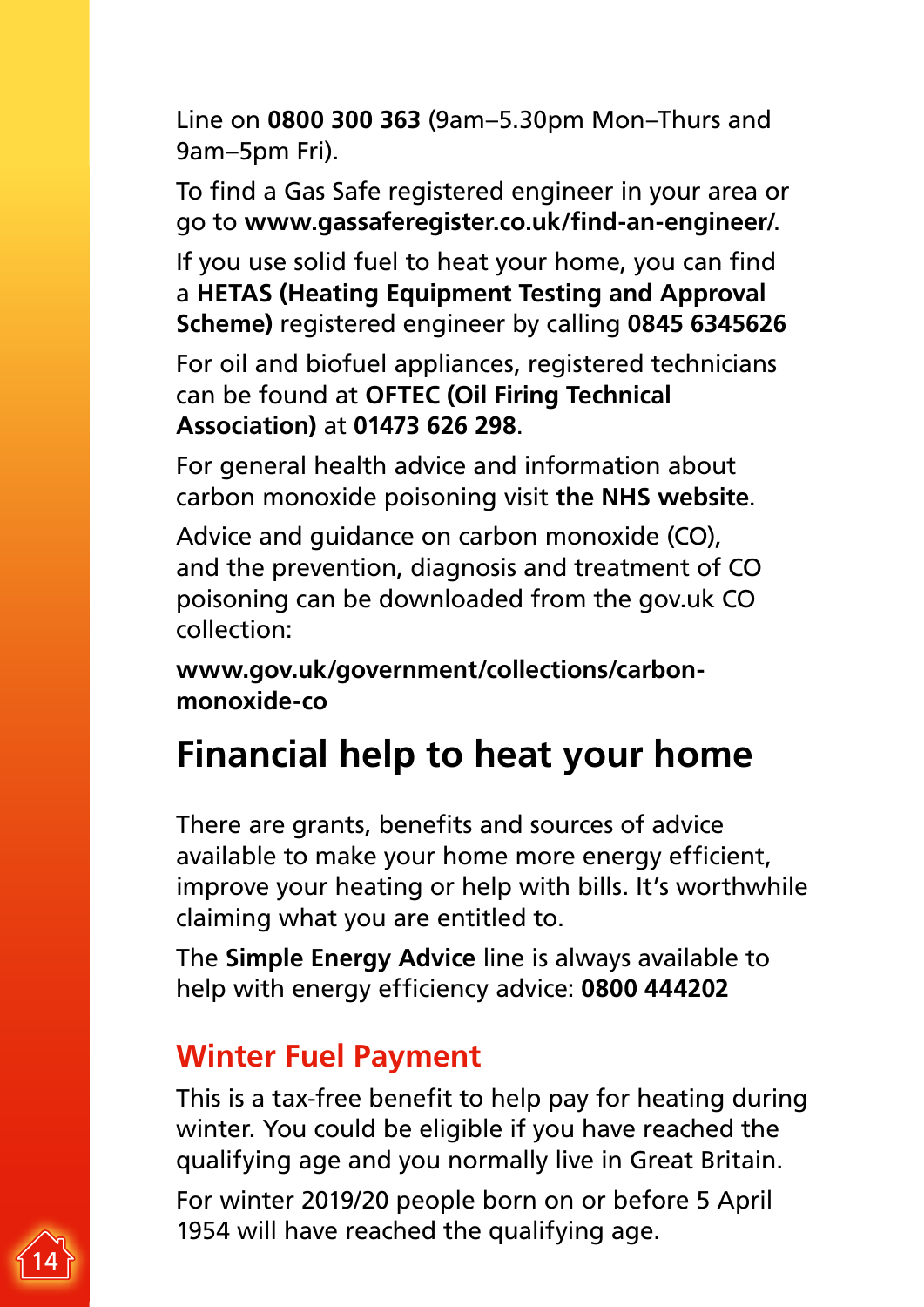#### **How much could I get?**

This year you could get a Winter Fuel Payment of up to £200 for households with someone who qualifies aged up to 79, or up to £300 for someone aged 80 or over. The exact amount you'll get depends on your circumstances during the qualifying week of 16-22 September 2019, such as your age, whether you live alone and whether you're getting Pension Credit, income-based Jobseeker's Allowance or income-related Employment and Support Allowance.

#### **You will get the payment automatically if:**

- you qualify; and
- you got a Winter Fuel Payment last winter and you still meet the conditions for getting it, or you got State Pension or another benefit, except Housing Benefit, Council Tax Reduction, Universal Credit or Child Benefit, during the week of 16-22 September 2019.

Most Winter Fuel Payments are paid automatically between November and December. If you get any other benefit, you'll get your Winter Fuel Payment at the same time as your regular payments. If the money hasn't been paid into your account by 13 January 2020, call the office that pays your benefits – their details are on any letters they've sent you.

All new claims must be received on or before 31 March 2020. To find out more about Winter Fuel Payments, visit **[www.gov.uk/winter-fuel-payment](http://www.gov.uk/winter-fuel-payment)** or call **0800 7310160** (8am-6pm Mon-Fri, textphone **0800 731 0464**).

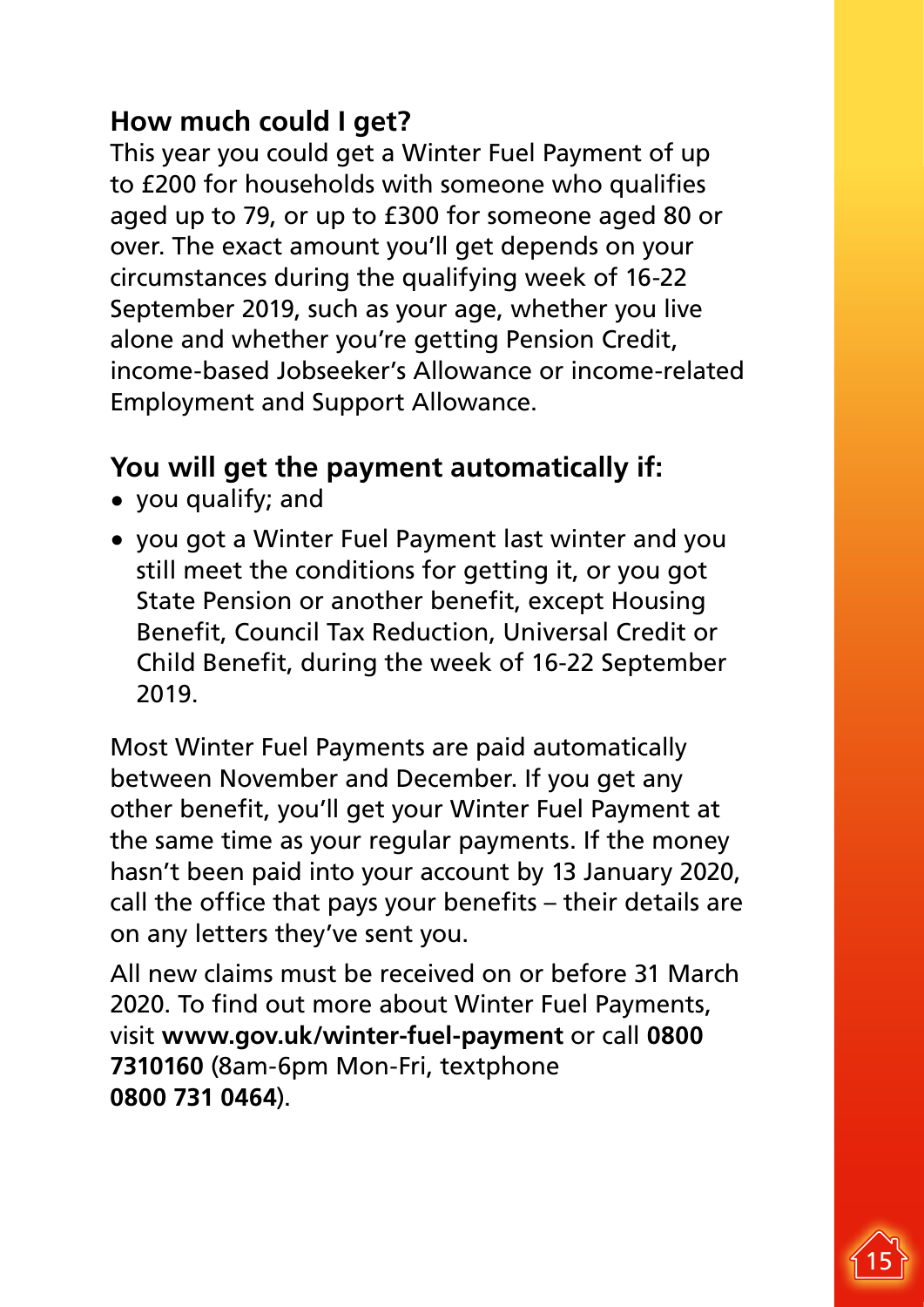### <span id="page-15-0"></span>**Cold Weather Payment**

A Cold Weather Payment of £25 for each period of very cold weather is available to help people to pay for extra heating costs. To get a Cold Weather Payment, the average temperature where you live must be recorded as, or forecast to be, 0°C or below for seven days in a row. You may be able to get Cold Weather Payments if you are receiving:

- Pension Credit
- Income Support
- Income-based Jobseeker's Allowance
- Income-related Employment and Support Allowance
- Universal Credit
- Support for Mortgage Interest (SMI) loan

To find out more about Cold Weather Payments visit: **<www.gov.uk/cold-weather-payment>**.

#### **Pension Credit**

You will usually get Cold Weather Payments if you get Pension Credit.

#### **Income Support and income-based Jobseeker's Allowance**

You will usually get Cold Weather Payments if you get Income Support or income-based Jobseeker's Allowance and have any of the following:

- a disability or pensioner premium
- a child who is disabled
- Child Tax Credit that includes a disability or severe disability element
- a child under 5 years old living with you

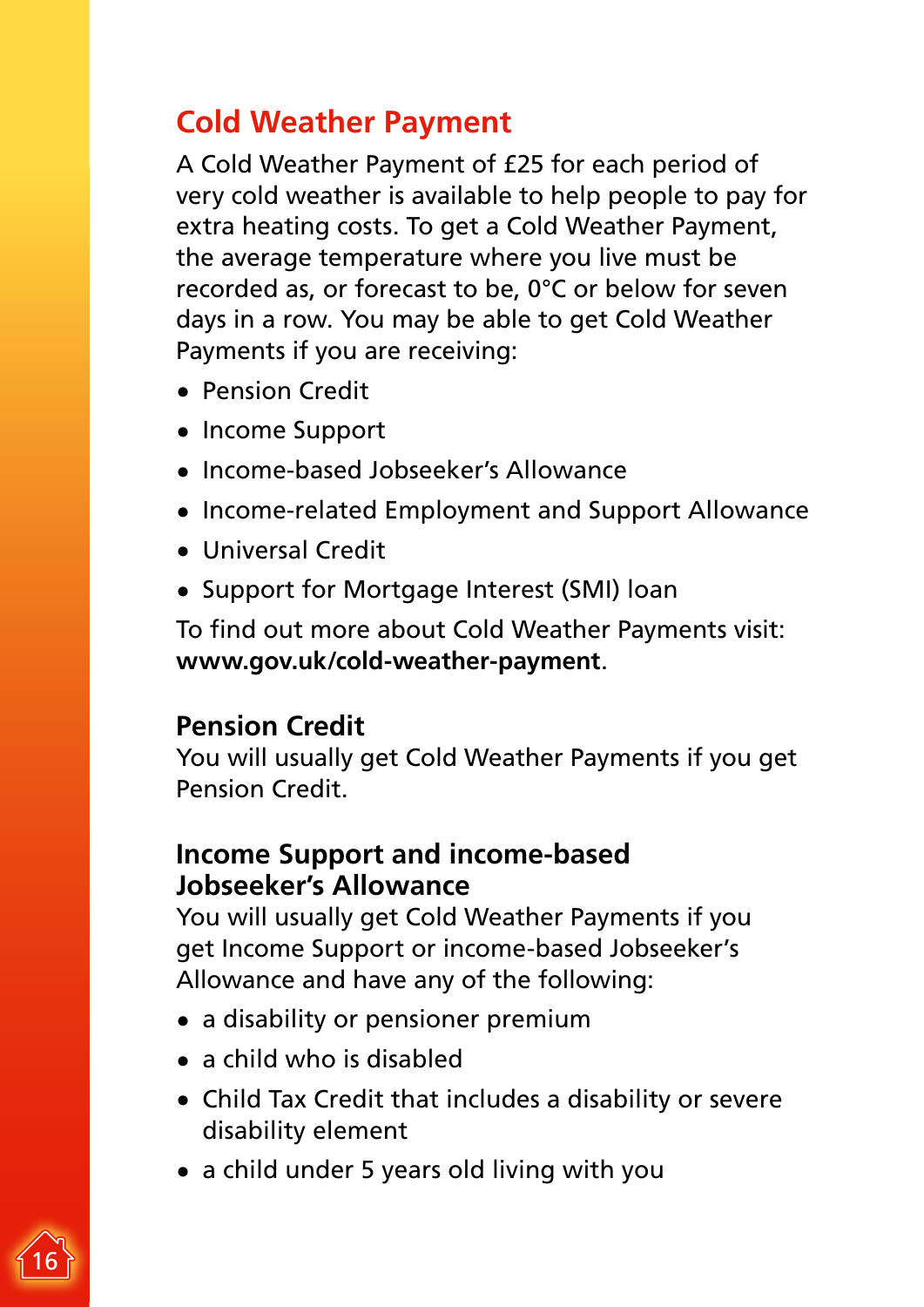#### **[Income-related Employment and Support](https://www.gov.uk/employment-support-allowance/what-youll-get)  [Allowance \(ESA\)](https://www.gov.uk/employment-support-allowance/what-youll-get)**

You will usually get Cold Weather Payments if you get income-related ESA and are in a work-related activity group or support group. If you're not in either group, you might also get Cold Weather Payments if you have any of the following:

- a severe or enhanced disability premium
- a pensioner premium
- a child who is disabled
- Child Tax Credit that includes a disability element, or
- a child under 5 years old living with you

#### **[Universal Credit](https://www.gov.uk/health-conditions-disability-universal-credit)**

You will usually get Cold Weather Payments if you get Universal Credit and you're not employed or selfemployed, and:

- you have a child under 5 years old living with you, or
- you have a health condition or disability and have limited capability for work (with or without workrelated activity).

#### **[Support for Mortgage Interest \(SMI\)](https://www.gov.uk/support-for-mortgage-interest)**

You will usually get Cold Weather Payments if you get Support for Mortgage Interest (SMI).

Cold Weather Payment is £25 for each period of very cold weather. To find out more about Cold Weather Payments visit **<www.gov.uk/cold-weather-payment>**.

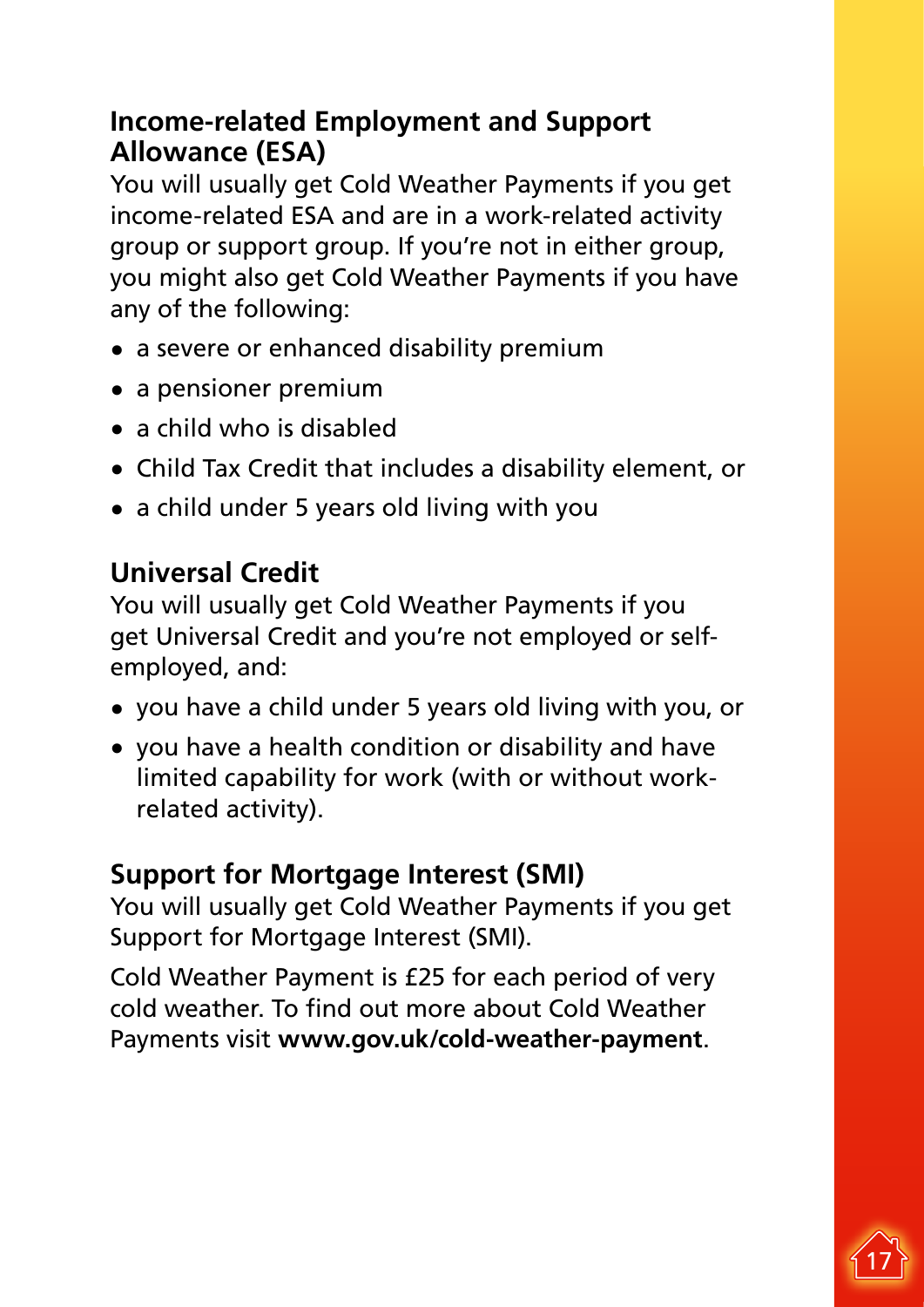#### <span id="page-17-0"></span>**Energy Company Obligation – ECO**

Under the Energy Company Obligation (ECO) the largest domestic energy suppliers are obligated to fund energy efficiency improvements in the homes of certain consumers. To meet their obligation, participating energy companies promote and subsidise the cost of installing improvements to make homes warmer, healthier and more energy efficient.

You may be able to get help through the ECO scheme for energy saving improvements to your home if you are on certain benefits and live in private housing (for example, you own your home or rent from a private landlord). If you live in social housing, with an Energy Performance Certificate rating of E, F or G, you may also be eligible for help. You may need a survey of your home to see if you qualify.

Further information can be found on the Government's Simple Energy Advice website:

#### **<www.simpleenergyadvice.org.uk>**

In addition to the above, your local authority may be participating in the Local Authority Flexible Eligibility Scheme which encourages suppliers to work with local authorities to identify low income or vulnerable households in their areas for assistance. Eligibility for this scheme is set out by the local authorities so households do not necessarily need to be in receipt of means tested benefits to qualify under this route. You can find out if your local authority is participating in this scheme by checking their website or contacting them directly.

If you live in Scotland, you can contact **[Home Energy](www.greenerscotland.org/home-energy/home-energy-scotland)  [Scotland](www.greenerscotland.org/home-energy/home-energy-scotland)** on **0808 808 2282** for advice, support and possible grants or loans to help you achieve a warmer home.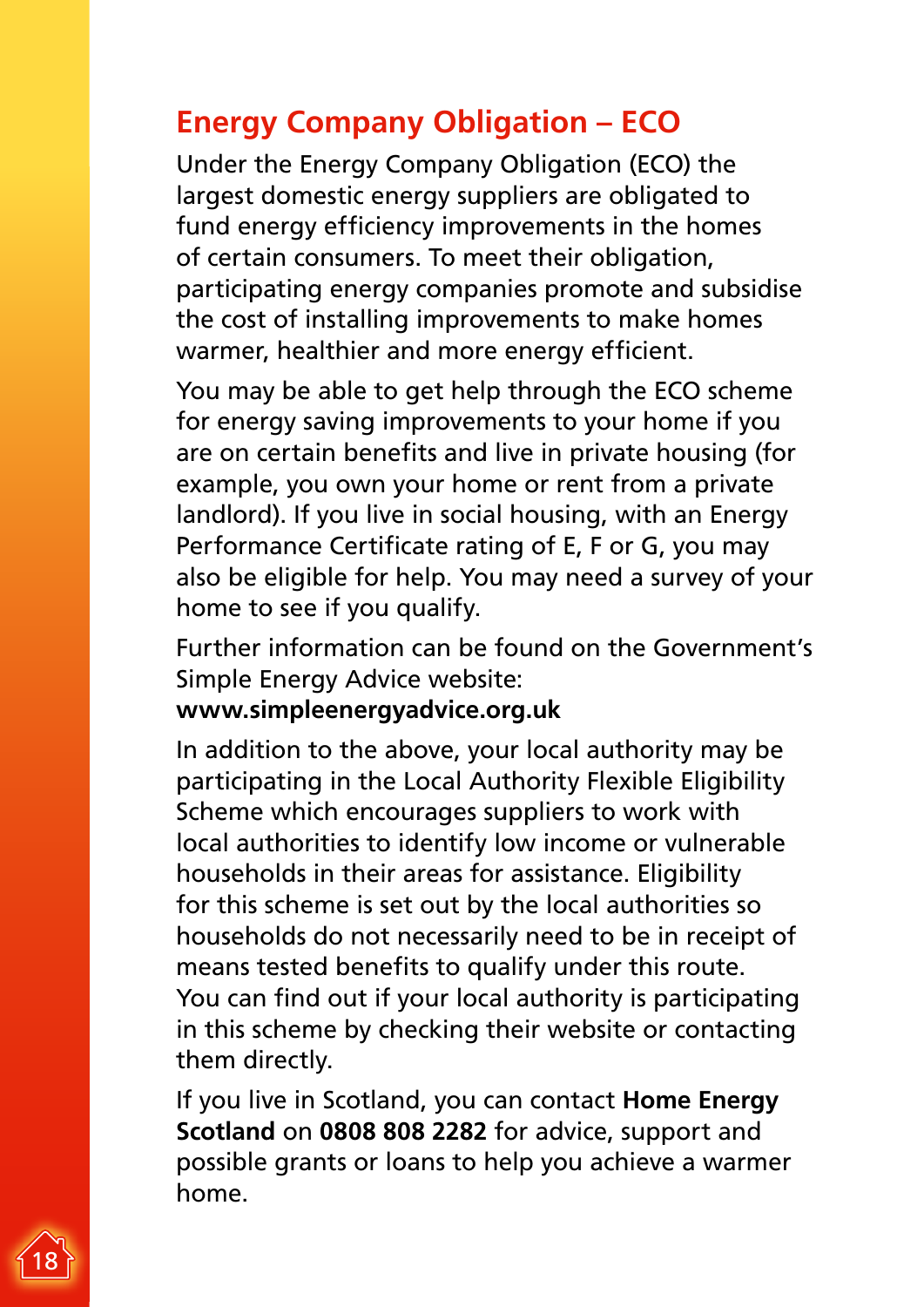<span id="page-18-0"></span>Please note that the Energy Company Obligation does not apply to Northern Ireland. If you live in Northern Ireland, visit **[NI Direct](http://www.nidirect.gov.uk/index/information-and-services/environment-and-greener-living/energy-wise.htm)** for information and advice on energy efficiency and grants. You can also contact **[Bryson Energy](http://www.brysonenergy.org/advice.html)** for free, independent energy advice on **0800 142 2865**.

## **Warm Home Discount scheme**

The Warm Home Discount scheme helps low income and vulnerable households with energy costs.

Participating energy companies will be providing a discount of £140 on the electricity bills of certain customers in winter 2019/20.

The following suppliers are part of the scheme:

- **[Angelic Energy](https://robinhoodenergy.co.uk/home-help/warm-home-discount-scheme-work/)** (see Robin Hood Energy)
- **[Atlantic](https://www.sse.co.uk/help/accessibility/warm-home-discount)** (see SSE)
- **[Avro](https://www.avroenergy.co.uk)**
- **[Beam Energy](https://robinhoodenergy.co.uk/home-help/warm-home-discount-scheme-work/)** (see Robin Hood Energy)
- **[Boost](https://www.boostpower.co.uk/help/topics/payments-and-statements/payments/am-i-eligible-for-the-warm-home-discount.html)**
- **[Bristol Energy](https://www.bristol-energy.co.uk/warm-home-discount)** only if you're eligible for the **['core](https://www.gov.uk/the-warm-home-discount-scheme/guarantee-pension-credit)  [group'](https://www.gov.uk/the-warm-home-discount-scheme/guarantee-pension-credit)**
- **[British Gas](http://www.britishgas.co.uk/whd)**
- **[Bulb Energy](https://help.bulb.co.uk/hc/en-us/articles/115001245512-Can-I-get-the-Warm-Home-Discount)**
- **[Citizen Energy](https://robinhoodenergy.co.uk/home-help/warm-home-discount-scheme-work/)** (see Robin Hood Energy)
- **[Co-operative Energy](https://www.cooperativeenergy.coop/reduce-your-bills/whd/)**
- **E** [\(Gas and Electricity\)](https://www.e.org/support)
- **[Ebico](https://robinhoodenergy.co.uk/home-help/warm-home-discount-scheme-work/)** (see Robin Hood Energy)
- **[Economy Energy](https://www.ovoenergy.com/help/warm-home-discount)** (see OVO)
- **[EDF Energy](http://www.edfenergy.com/products-services/for-your-home/safe-warm-and-well/warm-home-discount.shtml)**
- **[E.ON](http://www.eonenergy.com/for-your-home/Get-energy-efficient/how-are-we-helping/Warm-home-discount)**
- **[First Utility](https://www.shellenergy.co.uk/services/warm-home-discount)** (see Shell Energy)
- **[Flow Energy](https://www.flowenergy.uk.com/warm-home-discount/)**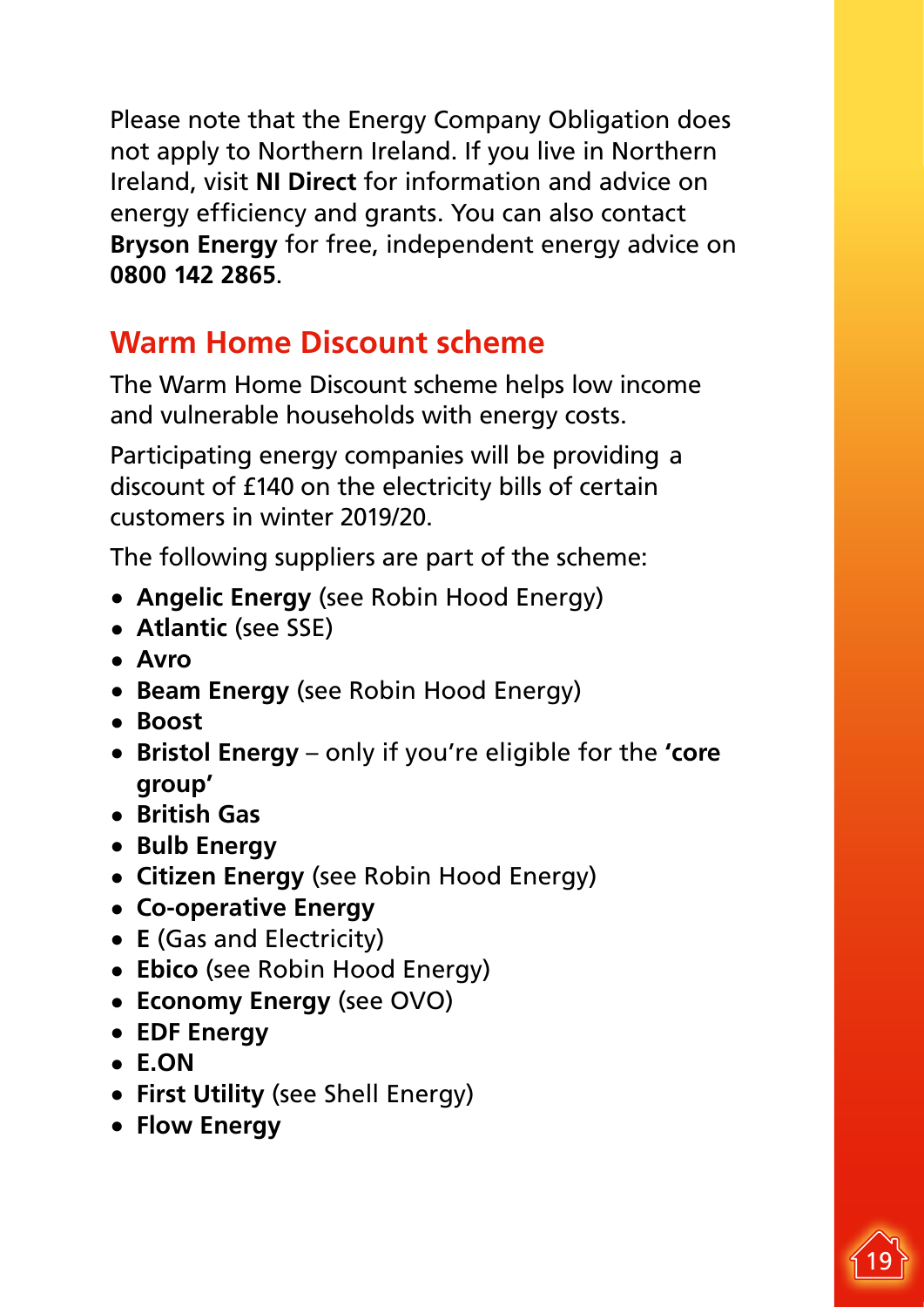- **[Fosse Energy](https://robinhoodenergy.co.uk/home-help/warm-home-discount-scheme-work/)** (see Robin Hood Energy)
- **[GB Energy](https://www.cooperativeenergy.coop/reduce-your-bills/whd/)** (see Co-operative Energy)
- **[Great North Energy](https://robinhoodenergy.co.uk/home-help/warm-home-discount-scheme-work/)** (see Robin Hood Energy)
- **[Green Network Energy](https://greennetworkenergy.co.uk/warm-home-discount/)**
- **[Green Star/Hudson](http://www.mygreenstarenergy.com/)**
- **[Liverpool Energy Community Company \(LECCy\)](https://robinhoodenergy.co.uk/home-help/warm-home-discount-scheme-work/)** (see Robin Hood Energy)
- **[Lumo](https://lumoapp.co.uk/warm-home-discount/)**
- **[Manweb](https://community.scottishpower.co.uk/t5/Help-paying-your-bill/Warm-Home-Discount-Scheme/ta-p/14)** (see Scottish Power)
- **[M&S Energy](https://www.sse.co.uk/help/accessibility/warm-home-discount)** (see SSE)
- **[npower](https://www.npower.com/spreading_warmth/home/warm-home-discount)**
- **[Octopus Energy](https://octopus.energy/help-and-faqs/categories/all/warm-home-discount/)**
- **[Our Power](https://utilita.co.uk/help/warm-home-discount)** (see utilita) only if you're eligible for the **['core group'](https://www.gov.uk/the-warm-home-discount-scheme/guarantee-pension-credit)**
- **[OVO](https://www.ovoenergy.com/help/warm-home-discount)**
- **[Powershop](https://www.npower.com/spreading_warmth/home/warm-home-discount)** (see npower)
- **[Ram Energy](https://robinhoodenergy.co.uk/home-help/warm-home-discount-scheme-work/)** (see Robin Hood Energy)
- **[Robin Hood Energy](https://robinhoodenergy.co.uk/home-help/warm-home-discount-scheme-work/)** only if you're eligible for the **['core group'](https://www.gov.uk/the-warm-home-discount-scheme/guarantee-pension-credit)**
- **[Sainsbury's Energy](https://www.sainsburysenergy.com/help-support/warm-home-discount/)**
- **[Scottish Gas](https://www.britishgas.co.uk/whd)** (see British Gas)
- **[Scottish Hydro](https://www.sse.co.uk/help/accessibility/warm-home-discount)** (see SSE)
- **[ScottishPower](https://community.scottishpower.co.uk/t5/Help-paying-your-bill/Warm-Home-Discount-Scheme/ta-p/14)**
- **[Southern Electric](https://www.sse.co.uk/help/accessibility/warm-home-discount)** (see SSE)
- **[Spark Energy](https://sparkenergy.co.uk/warmhomediscount)**
- **[SSE](https://www.sse.co.uk/help/accessibility/warm-home-discount)**
- **[SWALEC](https://www.sse.co.uk/help/accessibility/warm-home-discount)** (see SSE)
- **[Utilita](http://www.utilita.co.uk/save-energy/warm-home-discount)**
- **[Utility Warehouse](https://www.utilitywarehouse.co.uk/clubhouse/warmhome/)**
- **[White Rose Energy](https://robinhoodenergy.co.uk/home-help/warm-home-discount-scheme-work/)** (see Robin Hood Energy)
- **[Your Energy Sussex](https://robinhoodenergy.co.uk/home-help/warm-home-discount-scheme-work/)** (see Robin Hood Energy)

Not applicable to Northern Ireland. If you live in Northern Ireland, visit **NI [Direct](https://www.nidirect.gov.uk/campaigns/energy-wise)** for information and advice on energy efficiency and grants.

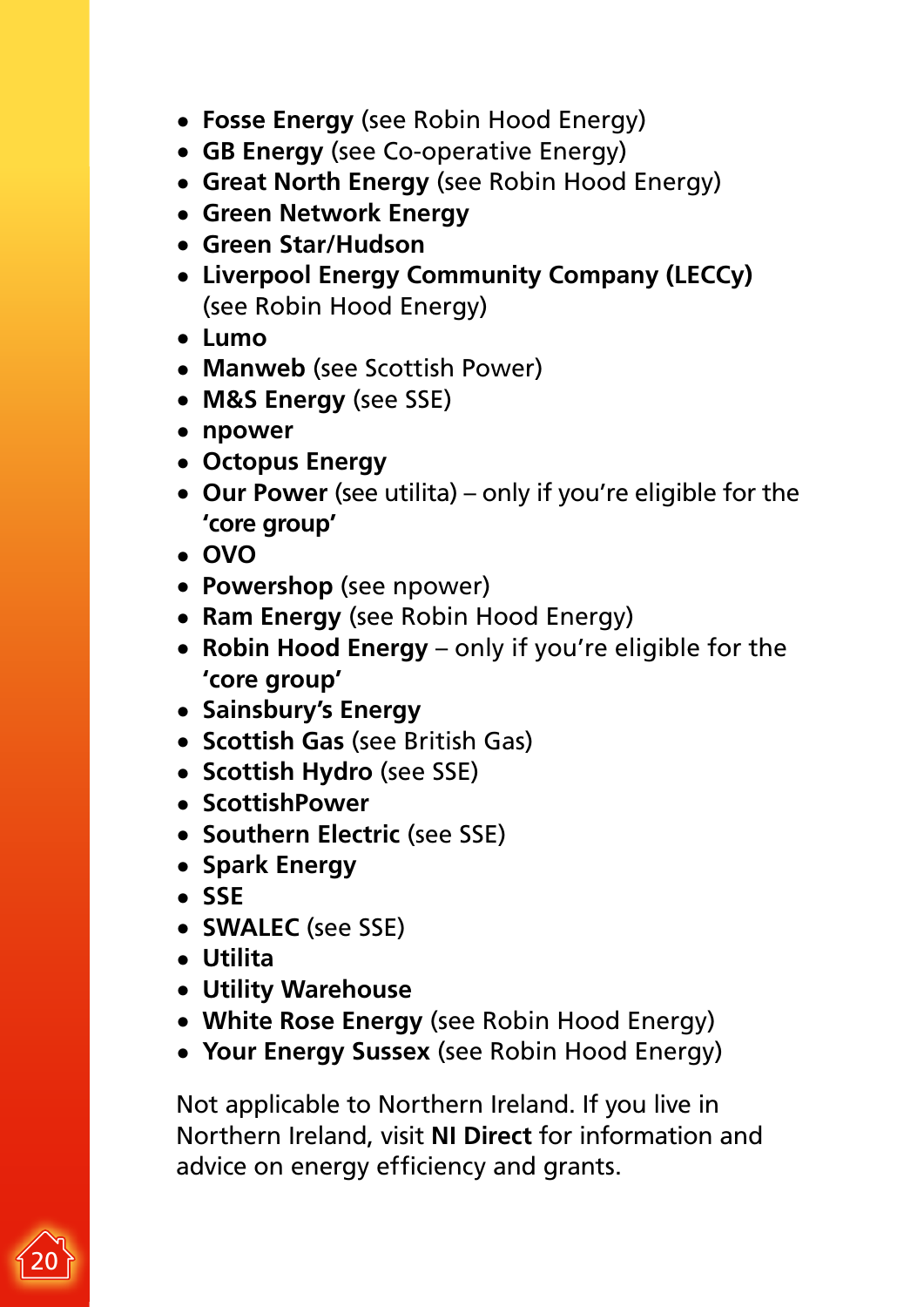Or call **[Bryson](http://www.brysonenergy.org/what-we-do) [Energy](http://www.brysonenergy.org/what-we-do)** for free, independent energy advice on **0800 142 2865.**

#### **Am I eligible for the discount?**

You qualify for the discount if, on the qualifying day, 7 July 2019, your supplier was part of the scheme, your name (or your partner's or appointee's name) was on the bill and you were:

• getting the Guarantee Credit element of Pension Credit (even if you get Savings Credit as well).

#### **What do I need to do if I am eligible for the discount?**

You do not need to do anything now to claim the discount. Most people will receive their discount without having to do anything.

If you are eligible for a discount for winter 2019/20 you will receive a letter from Government before the end of 6 December 2019. The letter will either:

- tell you that a discount has been paid automatically and that you do not need to do anything; or
- ask you to call a helpline before 28 February 2020 so that you can provide some information from your electricity bill. The helpline will then check whether you can get a discount.

Further information on the **[Warm Home Discount](https://www.gov.uk/the-warm-home-discount-scheme/what-youll-get)** scheme is available online at **[www.gov.uk/the-warm](http://www.gov.uk/the-warm-home-discount-scheme/what-youll-get)[home-discount-scheme/what-youll-get](http://www.gov.uk/the-warm-home-discount-scheme/what-youll-get)** and at **<www.simpleenergyadvice.org.uk>** or call on **0800 444202.**

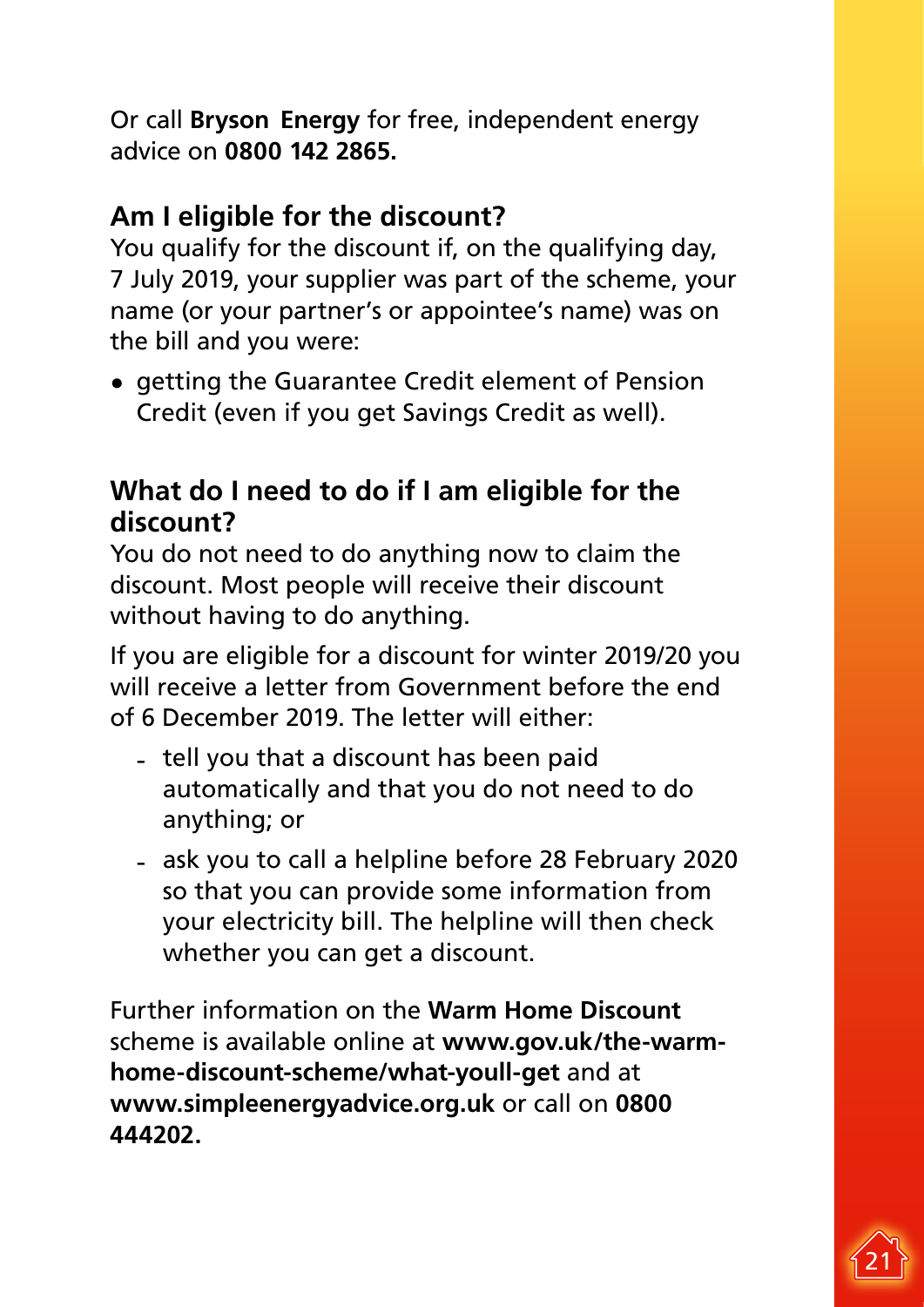#### **I'm not eligible for the discount – can I get any other help through the Warm Home Discount scheme?**

Participating energy suppliers will also be providing discounts to a **[Broader Group](https://www.ofgem.gov.uk/publications-and-updates/faqs-warm-home-discount-scheme)** of their vulnerable and low income customers. Please contact your supplier for details about their 2019/2020 scheme and apply as soon as you can as funding can run out very quickly.

There are standard eligibility criteria for the Broader Group, which include certain means tested benefits, that participating energy suppliers are required to adopt. Energy suppliers can also set their own eligibility criteria for the Broader Group discount, which have been approved by Ofgem (the energy regulator). You can contact your electricity supplier to find out whether you are eligible. A list of participating suppliers is available on the **[Warm Home Discount](https://www.gov.uk/the-warm-home-discount-scheme)  [Scheme](https://www.gov.uk/the-warm-home-discount-scheme)** website.

#### **Park Homes**

You can apply for the discount if you are a resident of a Park Home site and pay for your electricity through your park or as part of your pitch fees.

The funds are limited and the scheme is only open for a limited period. Once the allocated number of applications is reached the scheme will close. Please contact **[Charis Grants](https://parkhomeswhd.com/)** for more information.

#### **Affordable Warmth Scheme (Northern Ireland)**

The best way to improve the temperature in your home is to consider ways to upgrade the energy efficiency of your home. If you need help to pay for energy efficiency improvements you may be eligible for the Government's **[Affordable Warmth Scheme](https://www.nihe.gov.uk/Housing-Help/Affordable-Warmth-Boiler-Replacement/Affordable-Warmth-Scheme)**. The

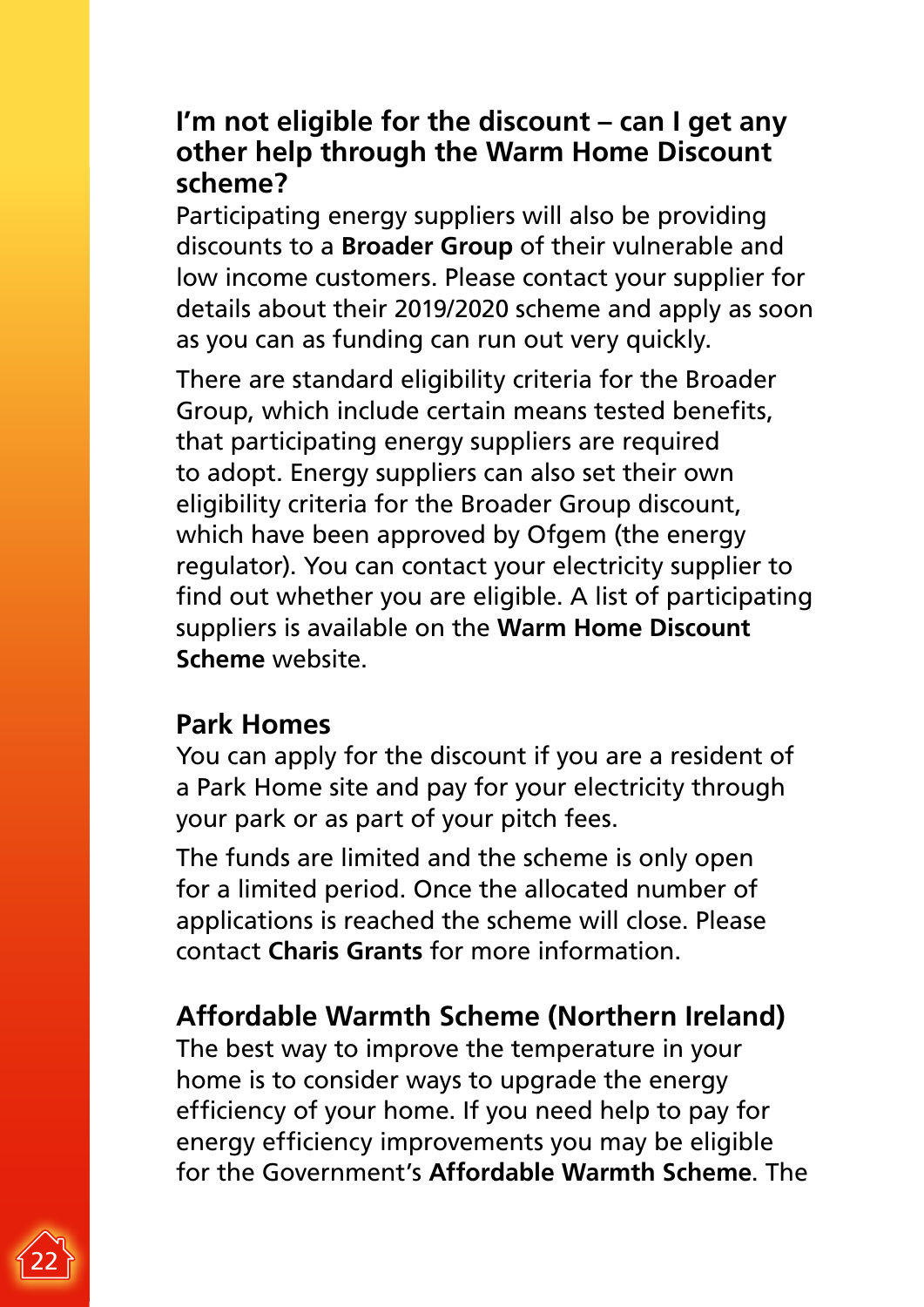<span id="page-22-0"></span>scheme provides a package of energy efficiency and heating measures, tailored to each household. Contact your local council to find out if you are entitled to support: **0300 200 7874.**

### **Other sources of financial support**

If you're struggling to pay your energy bills, there are plenty of sources of help. Remember to contact your energy supplier in the first instance, as they may be able to offer you a special tariff or payment plan to help you stay on top of your bills.

#### **Compare and switch energy suppliers**

There are different energy suppliers in the market. Comparing their prices and switching to a cheaper deal if possible could save you money. Switching to the cheapest dual-fuel, direct debit accounts at the start of the year could save you hundreds of pounds. Savings could be even higher for customers who switch from standard credit or pre-payment meters.

Britain's energy regulator, **[Ofgem](https://www.ofgem.gov.uk/consumers/energy-guides)**, offers impartial information and advice on household and business energy. You can also visit **[www.citizensadvice.org.uk/](http://www.citizensadvice.org.uk/consumer/energy/energy-supply/) [consumer/energy/energy-supply/](http://www.citizensadvice.org.uk/consumer/energy/energy-supply/)** for free, impartial advice and information.

You can switch if you rent your property and energy bills are not included in your rental payments. If you pay for your energy by Prepayment Meter you can switch even if you have debts of up to £500 for each fuel with your current supplier.

There are a number of price comparison websites that can help you to find a better deal for your gas and electricity. The Ofgem Confidence Code is a Code of

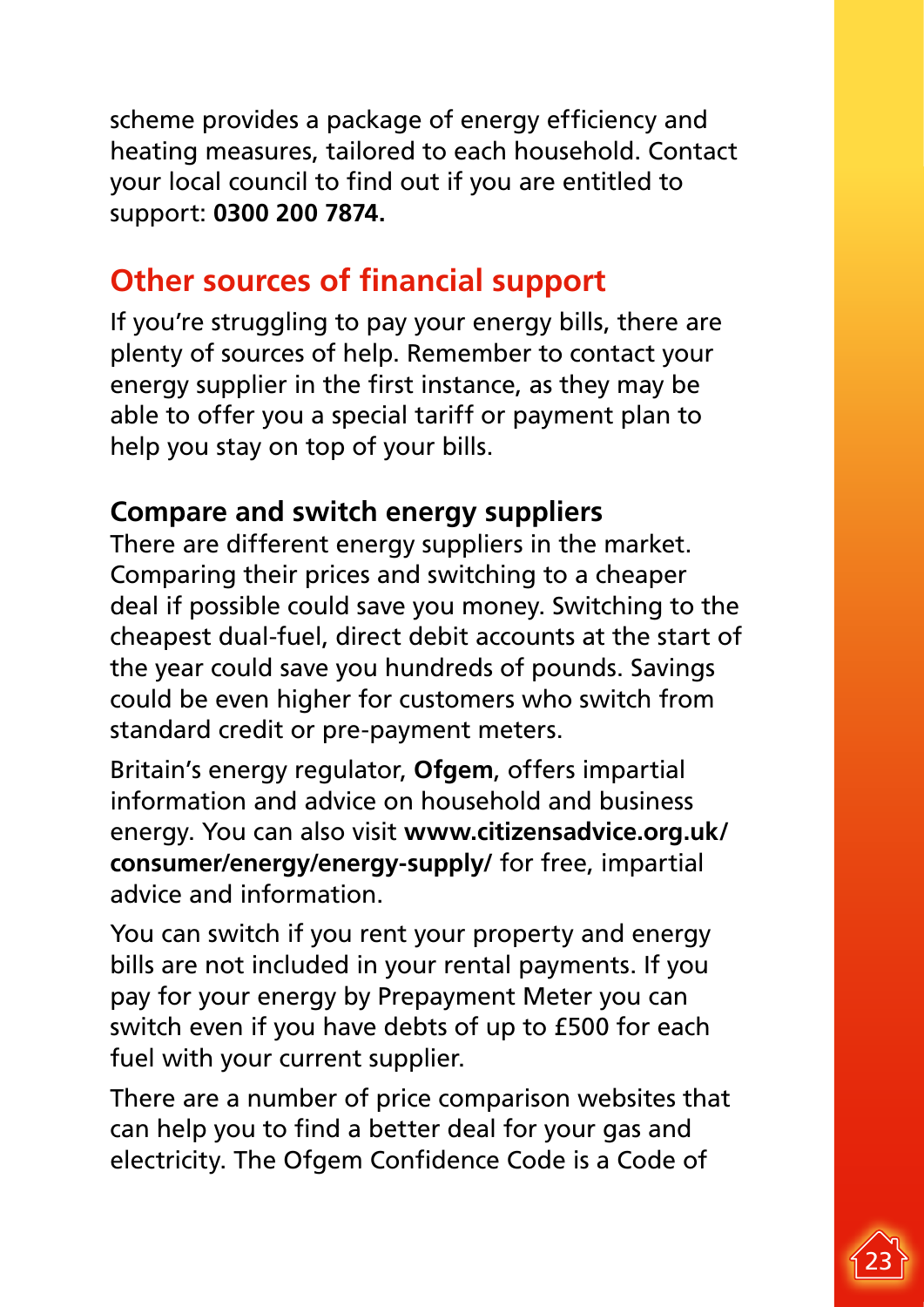Practice that governs some independent energy price comparison sites. All the Ofgem-approved energy comparison sites are independent, and the options and prices you find on them will be calculated and displayed in a fair and accurate way – meaning you can be confident when shopping for energy. You can find an up to date list of approved sites here: **[www.](http://www.citizensadvice.org.uk/consumer/energy/energy-supply/) [citizensadvice.org.uk/consumer/energy/energy-supply/](http://www.citizensadvice.org.uk/consumer/energy/energy-supply/)**

You can get further independent advice about switching energy supplier from the Citizens Advice consumer service on **03454 04 05 06** (9am-5pm Mon-Fri).

If you live in Northern Ireland, you can get independent advice about switching energy supplier from the **[Consumer Council](http://www.consumercouncil.org.uk/energy/electricity-gas-price-comparison/)** or you can call their Freephone number **0800 121 6022** for more information.

If you live in Scotland you can call Home Energy Scotland on **0808 808 2282** who can refer you to Citrus Energy for support through the switching journey.

#### **Change your payment method**

The cheapest way to pay your energy bills is often by monthly direct debit. Many energy suppliers offer better deals for customers who pay this way and some have special deals online. You can also cut down on your energy costs by getting paperless billing. This is called e-billing. Many energy suppliers offer discounts on your bills for this.

Contact your supplier to ask about the best deal that they can offer you. They should tell you how to do this on the front of your bill.

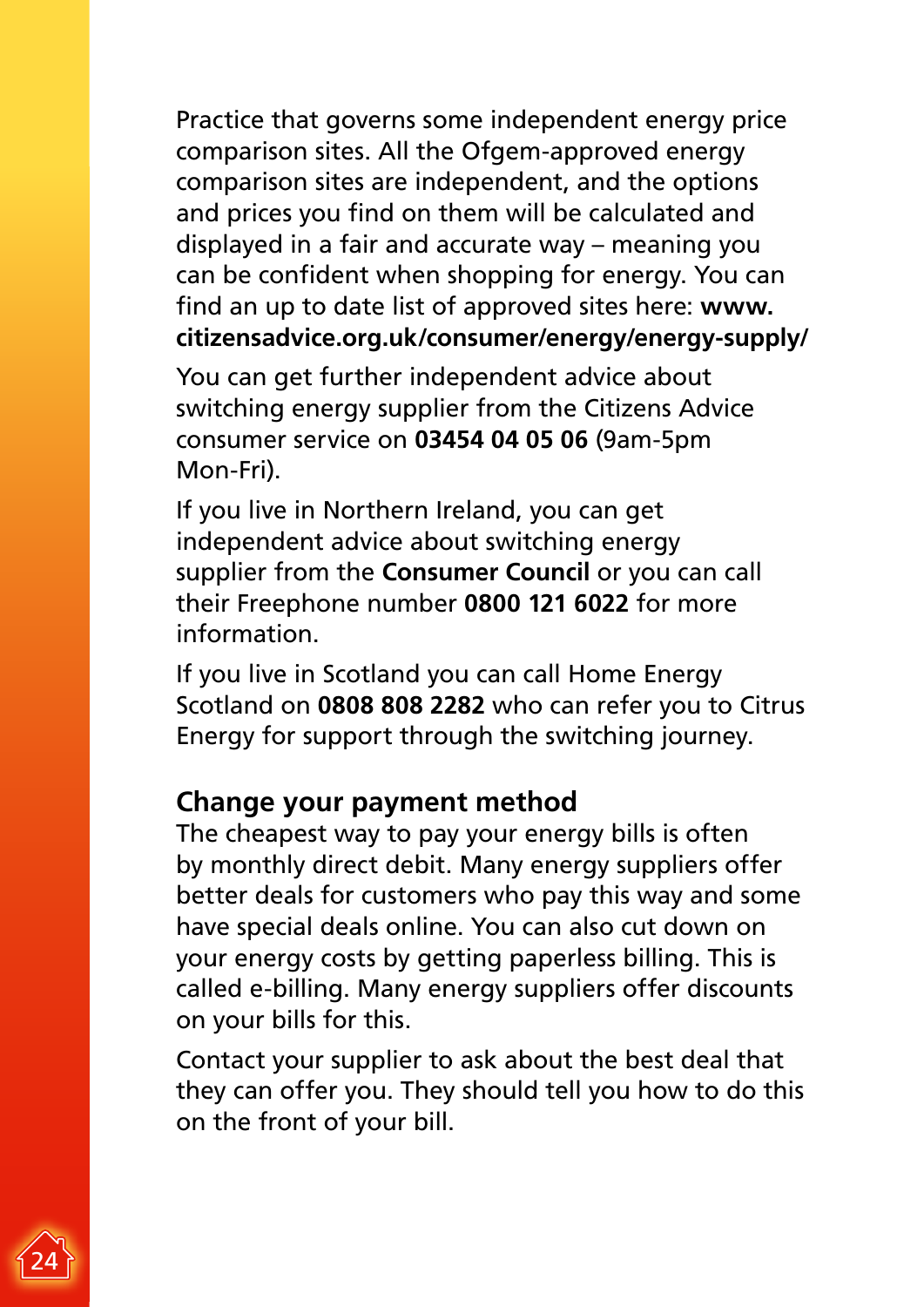#### **Save money on your water bills**

All water companies in England and Wales provide ways to help customers who are struggling to pay their water bill and for those eligible offer special tariffs to reduce your water bills.

You can get free independent advice on how to save money on your water bill by contacting the Consumer Council for Water on **0300 034 2222** or visit website **[www.ccwater.org.uk](http://www.ccwater.org.uk)**

Water charges in Scotland are set by reference to Council Tax Band and are collected by Local Councils. Discounts (such as single person) also apply to water charges. To get advice on water charges contact Citizens Advice Scotland on 0808 800 9060 or visit website **[www.citizensadvice.org.uk/scotland/](http://www.citizensadvice.org.uk/scotland/)**

Water charges currently only apply to non-domestic customers in Northern Ireland.

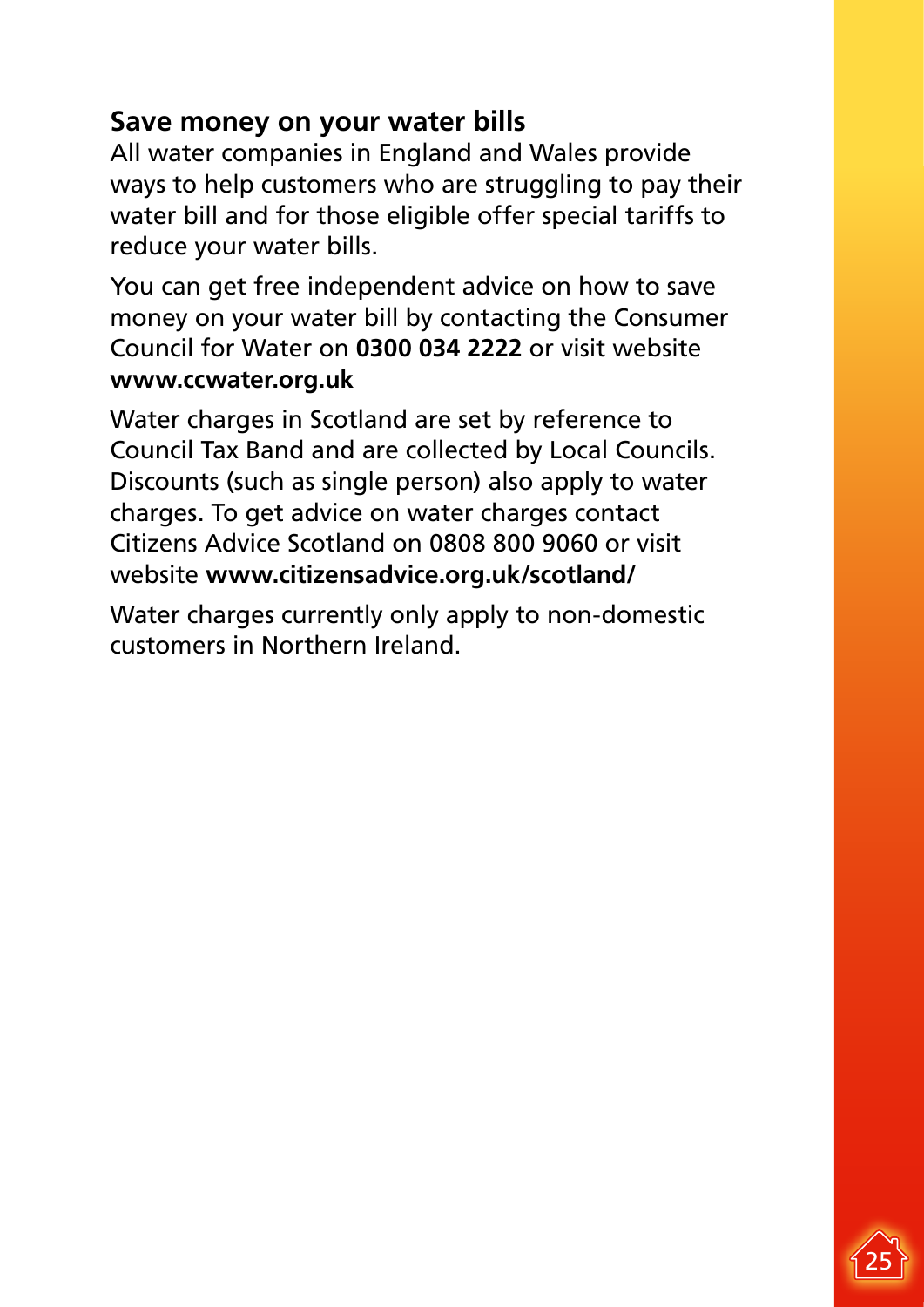# <span id="page-25-0"></span>**Help and advice**

#### **Help Us, Help You – Stay Well This Winter**

Winter conditions can be seriously bad for our health, especially for people aged 65 or over, and people with long-term conditions. We want to help protect you and those you care for. Find out more at **[www.nhs.uk/](http://www.nhs.uk/staywell/) [staywell/](http://www.nhs.uk/staywell/)**.

#### **England**

**The [NHS w](http://www.nhs.uk/conditions/vaccinations/pages/flu-influenza-vaccine.aspx)ebsite** provides information on flu

The Government's **[Simple Energy Advice](https://www.simpleenergyadvice.org.uk/)** website and advice line: 0800 444 202.

**Wales [NHS Direct Wales](http://www.nhsdirect.wales.nhs.uk/doityourself/vaccinations/flujab/)**

#### **Scotland [NHS Inform](http://www.nhsinform.co.uk/)**

You can also call **0800 224488** (8am to 10pm, 7 days per week)

**[Ready Scotland](http://www.readyscotland.org/)**

#### **Northern Ireland**

**[NI Direct](http://www.nidirect.gov.uk/index/information-and-services/leisure-home-and-community/support-and-safety-in-your-home/safety-at-home/taking-care-in-winter.htm)** provides information on taking care in winter

#### **Wales, Scotland, Northern Ireland**

Home Energy Scotland (HES) from the Scottish Government is your one-stop shop for energy saving advice and support. A warmer home this winter could be just a quick call away. Call to see what help is available on **0808 808 2282**.

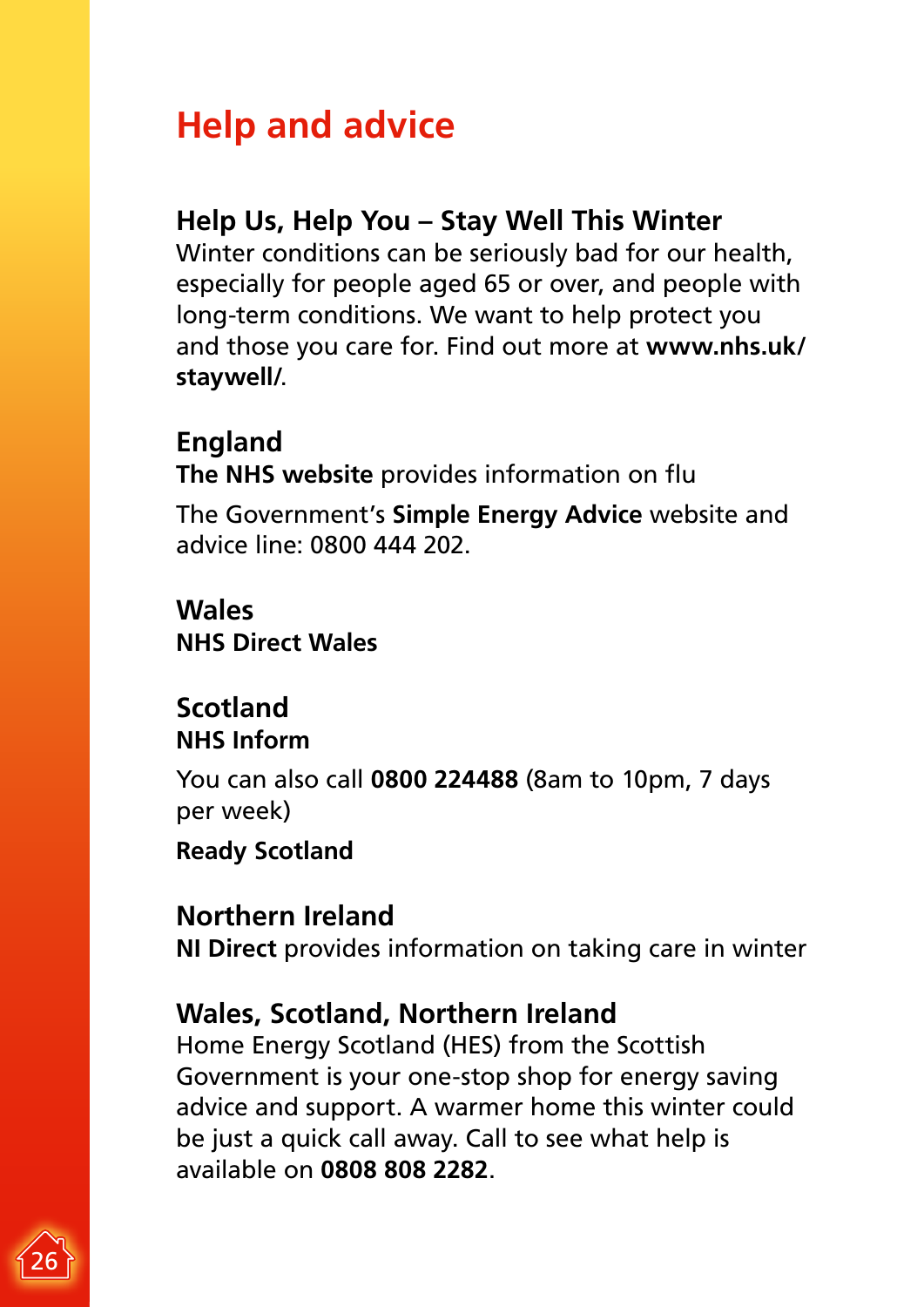If you live in Northern Ireland **[Bryson Energy](http://www.brysonenergy.org/advice.html)** provides advice on how to reduce bills and make homes more energy efficient. It also gives details on eligibility for local schemes and grants. Freephone **0800 142 2865**.

If you live in Wales you can contact Nest on **0808 808 2244** or visit **[Nest](http://www.nestwales.org.uk/)** online. Nest is a Welsh Government scheme which aims to make the least energy efficient homes in Wales warmer and cosier.

#### **Citizens Advice**

Your local bureau will be able to give you advice on benefits, heating, grants and debt.

Look under 'C' in the Yellow Pages or visit **[www.](http://www.citizensadvice.org.uk/) [citizensadvice.org.uk](http://www.citizensadvice.org.uk/)** for more information or to find your local bureau.

#### **Age UK**

Age UK offers advice and information for people in later life on a range of issues including welfare and disability benefits, health and social care, housing and help with heating. Local Age UK branches are independent charities which offer a variety of services, including benefit checks, exercise and social activities, lunch clubs and day centres.

For free information or contact details for your local Age UK branch, call Age UK Advice on **0800 678 1602** (8am–7pm, seven days a week). Or you can visit **[www.ageuk.org.uk](https://www.ageuk.org.uk/)**

If you live in Northern Ireland, visit **[www.ageuk.org.](http://www.ageuk.org.uk/northern-ireland/) [uk/northern-ireland/](http://www.ageuk.org.uk/northern-ireland/)** online or call their Freephone number **0808 808 7575**.

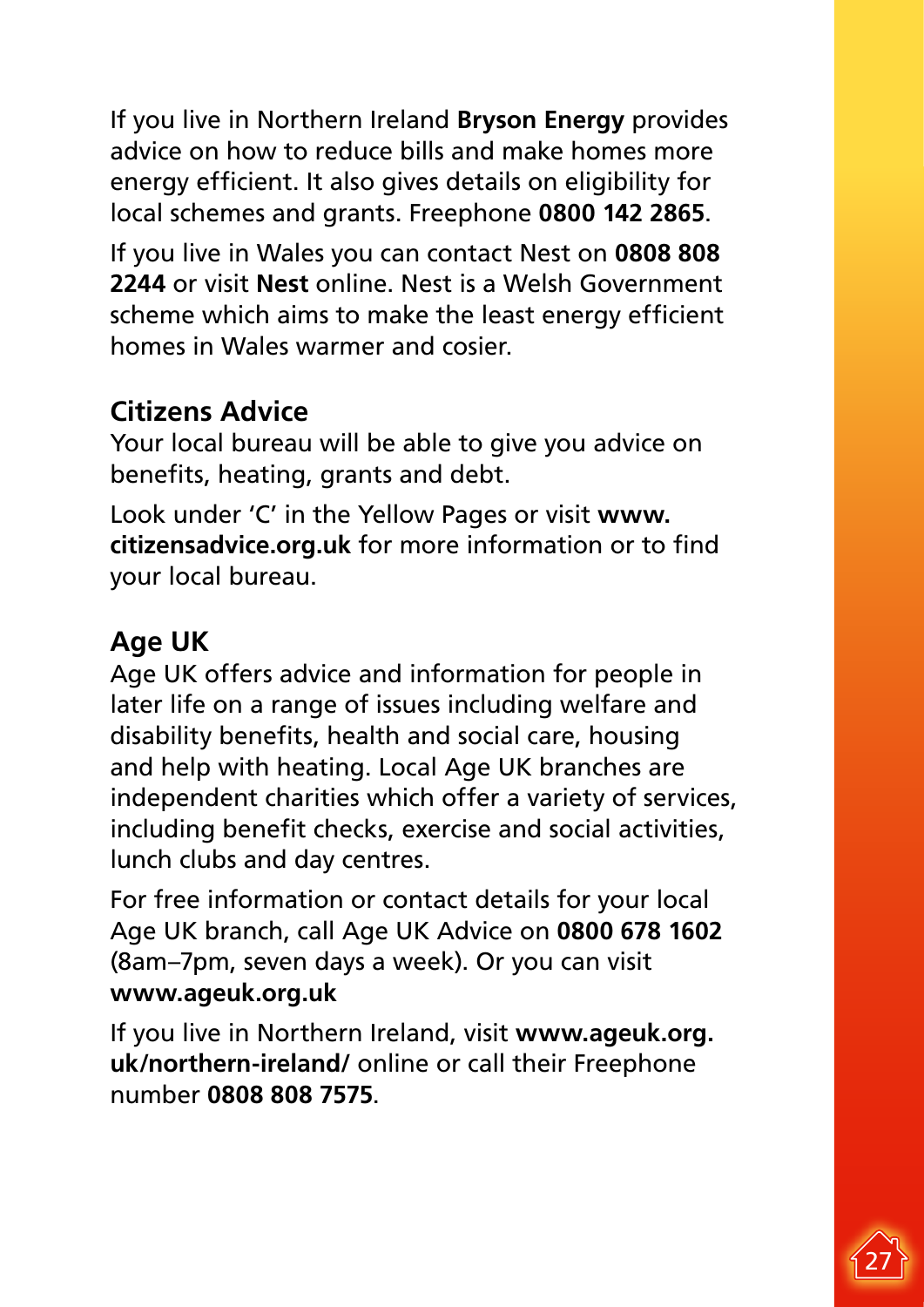#### **Gingerbread**

Gingerbread provides advice and practical support for single parents. Call the helpline on **0808 802 0925** (10am–6pm Mon, 10am–4pm Tues, Thurs, Fri and 10am–1pm and 5pm–7pm Wed). Your call is confidential. Visit **[www.gingerbread.org.uk](http://www.gingerbread.org.uk/)** for more information.

If you live in Northern Ireland, visit **[www.](http://www.gingerbreadni.org/) [gingerbreadni.org/](http://www.gingerbreadni.org/)** online or call their Freephone number **0808 808 8090**.

#### **Scope and DIAL UK**

These organisations offer a combination of local knowledge and national disability expertise, providing free, impartial and expert information, advice and support to disabled people and their families.

To contact Scope, call the freephone helpline on **0808 800 3333** (9am–5pm Mon-Fri), email **[helpline@scope.](mailto:helpline%40scope.%20org.uk?subject=)  [org.uk](mailto:helpline%40scope.%20org.uk?subject=)** or visit **[www.scope.org.uk](http://www.scope.org.uk/)**

To contact DIAL UK or your local DIAL UK group call the Scope helpline free (9am–5pm Mon-Fri), or visit **[www.scope.org.uk/dial](http://www.scope.org.uk/dial)**

Please note, DIAL UK is not applicable to Northern Ireland.

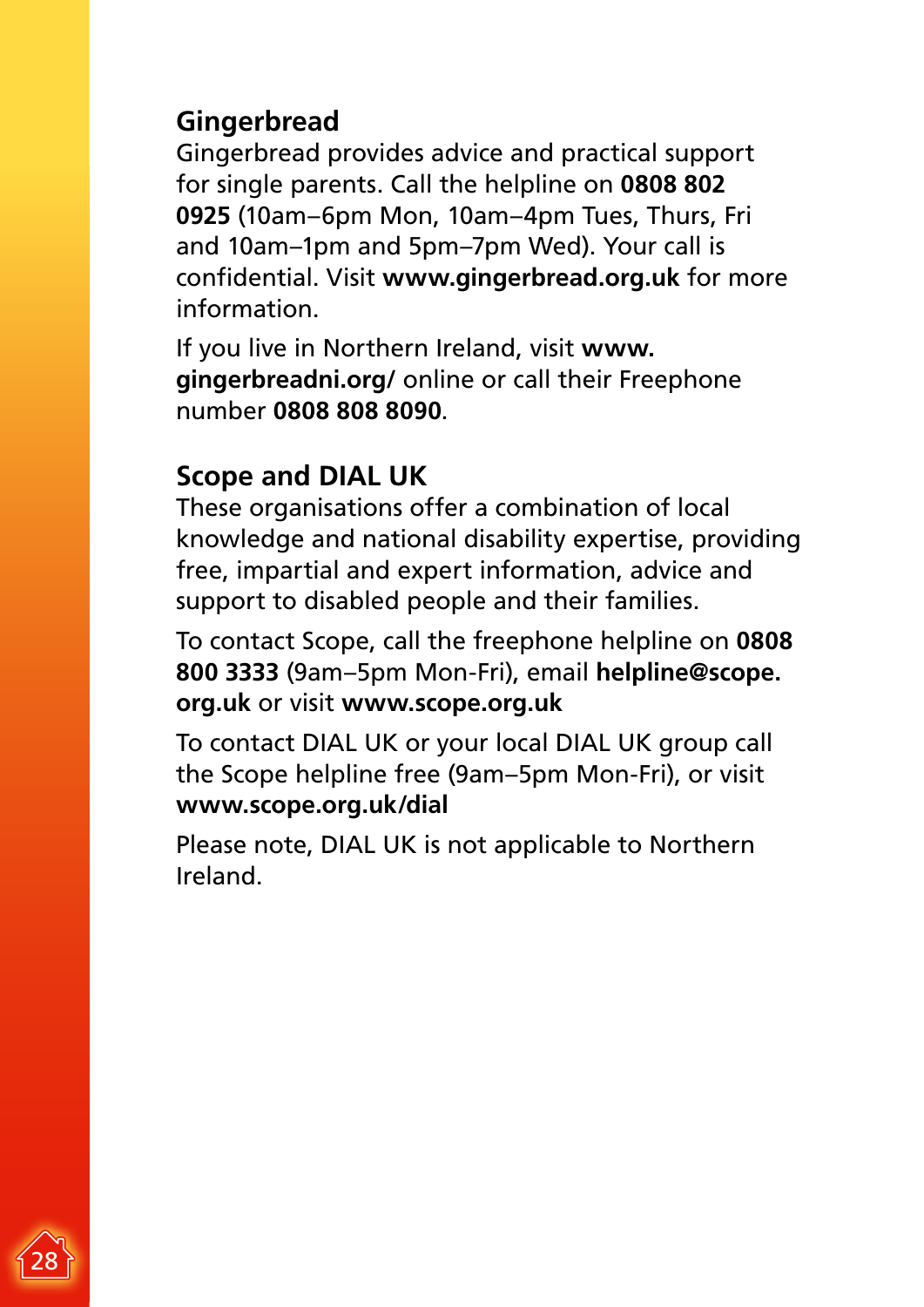### **Call charges**

If you call any of the information lines featured in this booklet make sure you know what call charges to expect.

From a BT landline:

- **0800** and **0808** numbers are free of charge, including from mobiles;
- **0845, 0870 and 0345** numbers may be free of charge or costs may vary, depending on your package, check with your service provider
- **0300** numbers are typically charged up to 10p a minute

Calls from mobiles and other networks may vary – check with your service provider.

For more information visit **[Ofcom's](https://www.ofcom.org.uk/phones-telecoms-and-internet/advice-for-consumers/costs-and-billing/how-much-does-a-phone-call-really-cost)** website